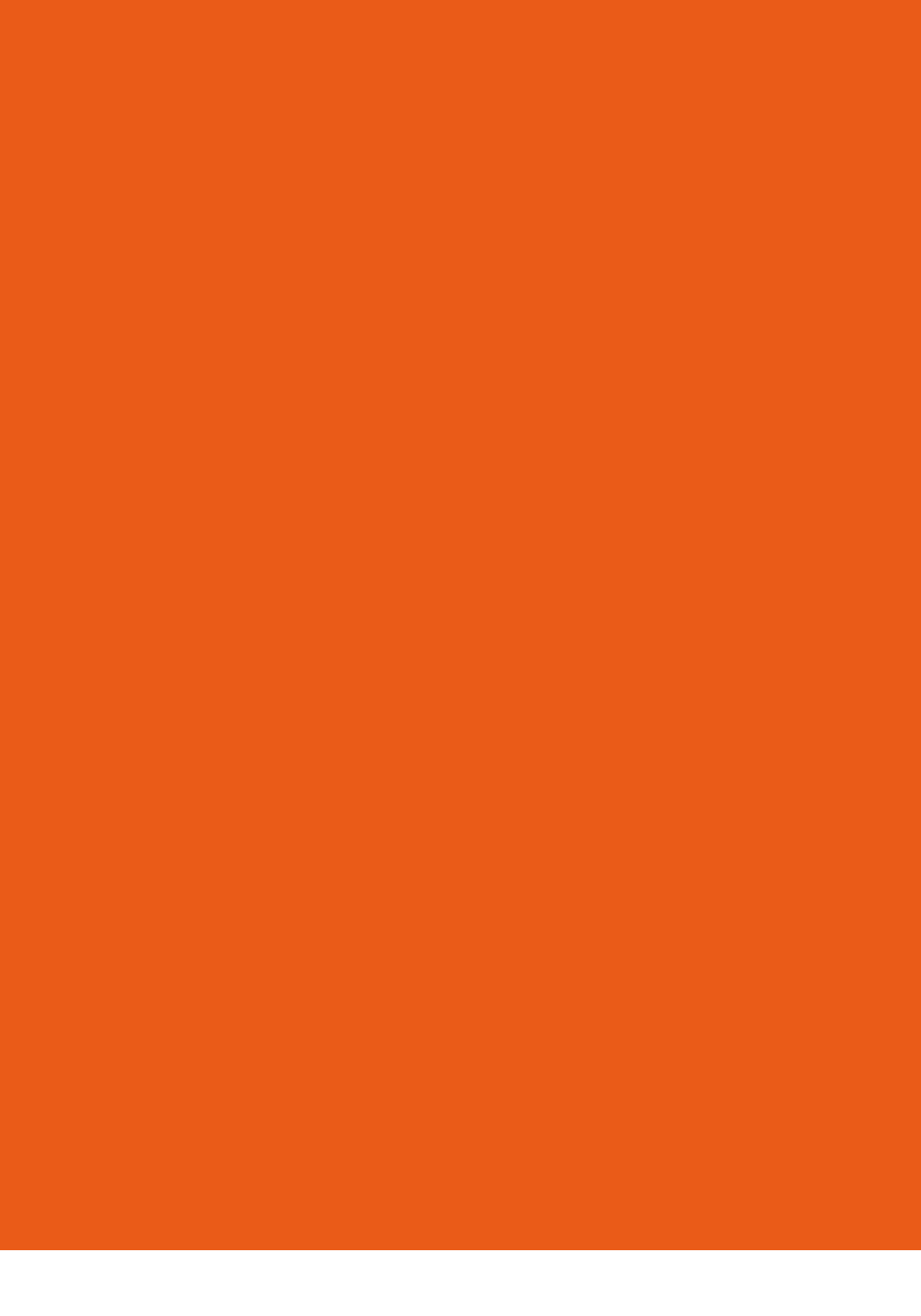

# **Middle East Institute**

The Middle East Institute (MEI) was founded in 1946 by Christian Herter, who would soon be named US Secretary of State, and George Camp Keiser, a Middle East scholar. The Institute was initially an adjunct of Johns Hopkins University-School for Advanced International Studies but was then spun off as an independent non-profit organization. There were no organizations in the Washington area at that time that focused on the contemporary Middle East. MEI was designed to fill the void. The Institute's charter promised:

"…*to increase knowledge of the Middle East among citizens of the United States and to promote a better understanding between the peoples of these two areas*."

This remains the Institute's objective.

Traditionally, MEI has not taken positions on issues and does not identify with a particular political party or with a specific side on the many disputes that have wracked the region. The Institute continues that policy today. Instead, MEI offers a forum for debate, opinion, and analysis through a variety of educational and informational programs, including briefings and seminars, media outreach, a scholars program, a quarterly peer-reviewed scholarly journal, a language program, a library, and various conferences.

The Institute is supported by individual and corporate members, by individual donors, and by foundations. MEI is a membership organization, but many of its programs are open to the public. Both policy papers and informational resources are available on its website.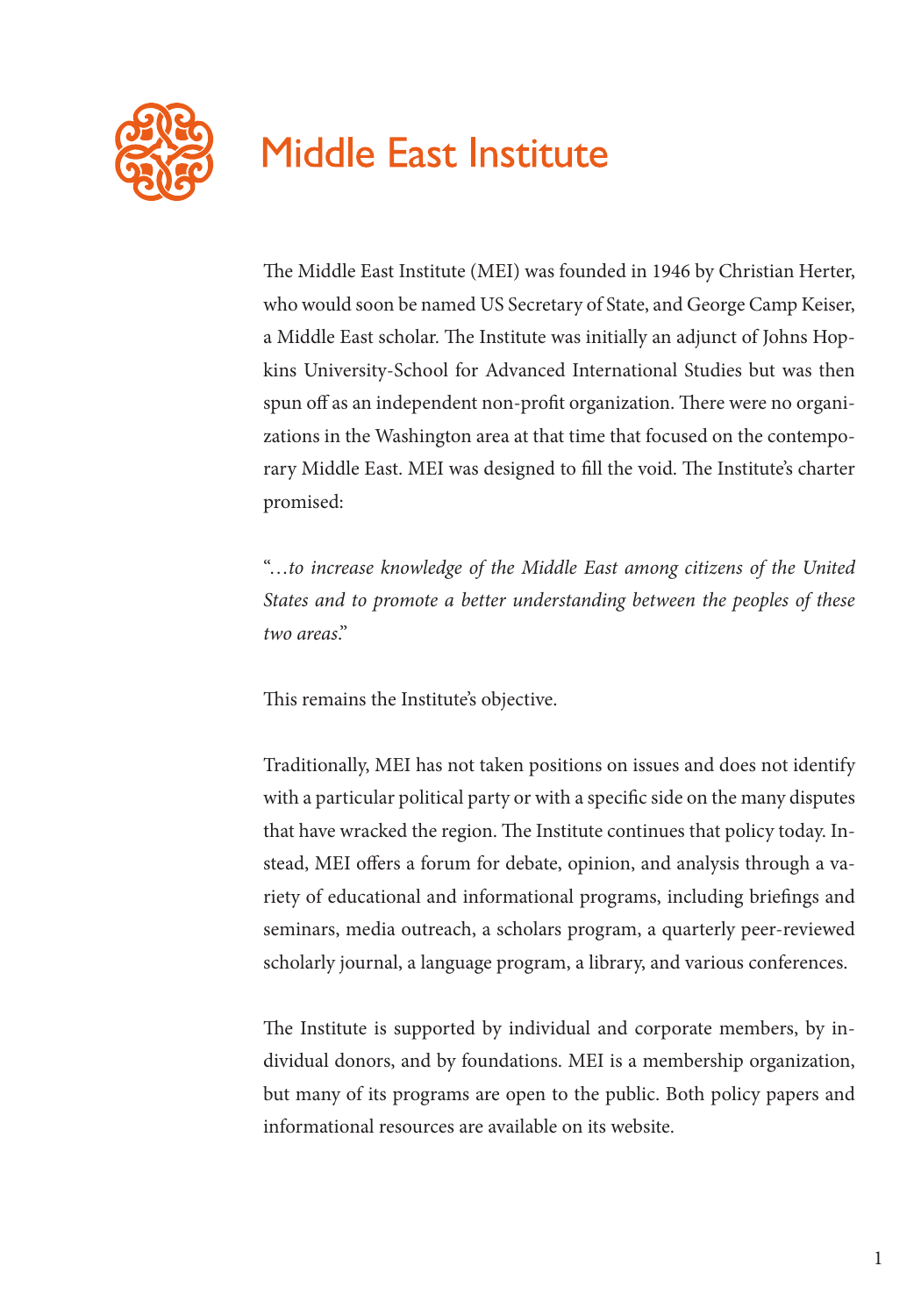# Letter from the Vice President

To celebrate the Middle East Institute's 60th anniversary this year, we invited our scholars to look back over the decades and choose the most significant events and personalities that shaped the history of the region. Not surprisingly, their references were most always to a war or to an unresolved conflict. At a time when frustration with US policy is mounting both at home and abroad, MEI is more relevant than ever. Unlike other institutes that have a strong political bias, MEI offers a quality neutral forum for responsible dialogue — whether in addressing the crisis in Iraq or Sudan, peacekeeping in Lebanon or Afghanistan, or the never-ending Israeli-Palestinian conflict.

For MEI's 60th Anniversary Annual Conference this November, we encouraged participants to look for fresh approaches to the policy debate. Attendance hit an all-time high of 500, compared with MEI's first annual meeting in 1946, which was attended by fewer than 80. It is a sure sign of the soaring interest and concern for what is happening in the Middle East and the repercussions that events there will have on our national, corporate, and individual interests. The high attendance also reflects the high quality of the panels and the first ever address to MEI by a US cabinet member, Secretary of Energy Samuel Bodman.

For its regular briefings, MEI provided quality speakers who put the current conflicts into proper context. We intensified our efforts to reach into the American heartland through C-Span coverage and videoconference links for remote audiences, including the University of Texas at Austin and Portland State University.

We continued to build on MEI's reputation as a reliable source of analysis and commentary. Our scholars were in high demand. They fielded more than 3,000 queries from leading newspapers, magazines, and broadcast networks from around the globe. Op-eds by MEI scholars appeared in major media in key US and Middle East markets. Our scholars and staff also reached out to new audiences through their participation in conferences, speaking engagements, and reporting trips to the region.

*The Middle East Journal*, which is publishing its 61st edition in 2007, increased its advertising revenues by 20% this past year. Newsstands sales were also up by 15% in 2006. The editors launched a CD series of past *MEJ*  articles on relevant topics to be sold at MEI lectures and other events. *MEJ*  articles are now for sale on the website.

MEI's Language and Area Studies Department achieved a milestone at the start of 2006, winning accreditation as a post-secondary education institute through the Accrediting Council for Continuing Education and Training. The department enrolled more than 1,000 students in 2006 for Arabic, Hebrew, Turkish, and Persian language classes, including many govern-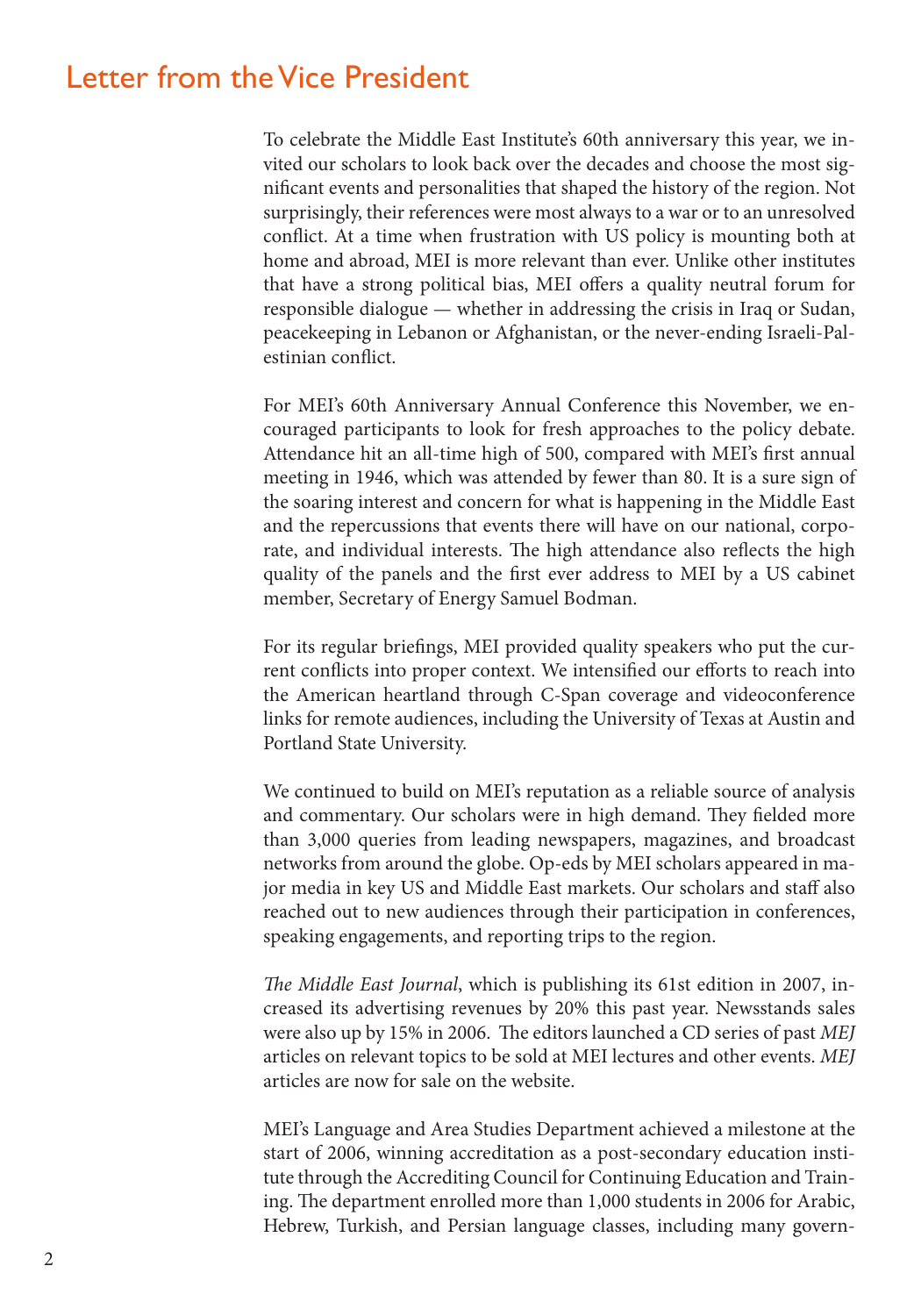ment employees. We need to find more space to accommodate the growing number of students.

Under the leadership of new Executive Director Trudi Rishikof, the Sultan Qaboos Cultural Center continued to expand its activities, including a popular summer lecture series on Gulf heritage and a project that brought a visiting Omani librarian who spent three months cataloguing the Omani holdings of the George Camp Keiser Library.

The Board of Governors named Ambassador Wendy Chamberlin as President following the July 2006 retirement of Ambassador Edward S. Walker. Ambassador Chamberlin was Deputy High Commissioner for the UN High Commission for Refugees (UNHCR) where she spearheaded humanitarian missions during several emergencies, including the crisis in Darfur and South Sudan. Before that, Ambassador Chamberlin was Assistant Administrator in the Asia-Near East Bureau for the US Agency for International Development (USAID) from 2002 to 2004, where she led USAID reconstruction projects in Iraq and pioneered both private and public sector partnerships to support Islamic education in the Middle East and East Asia. She was US Ambassador to Pakistan in 2001-2002. Ambassador Chamberlin brings energy and experience to MEI and a commitment to our mission.

Serious challenges at age 60 are to expand both our funding and member base. Never has MEI been more necessary to help assure that debates about the Middle East are based on objective scholarship and in-country experience. Otherwise, ideological and special agendas will dominate. There is nothing wrong with passion in pursuing knowledge; I have been passionate about this region since I first turned my studies in that direction in 1962. But uninformed passion is a dangerous ingredient that creates demeaning stereotypes of other peoples. It also prepares the ground for policy blunders.

With greater resources, there is still much that MEI can do to educate Americans about the complexities and conflicts of the Middle East and to break down the barriers of misunderstanding. We welcome your support.

David Mack Vice President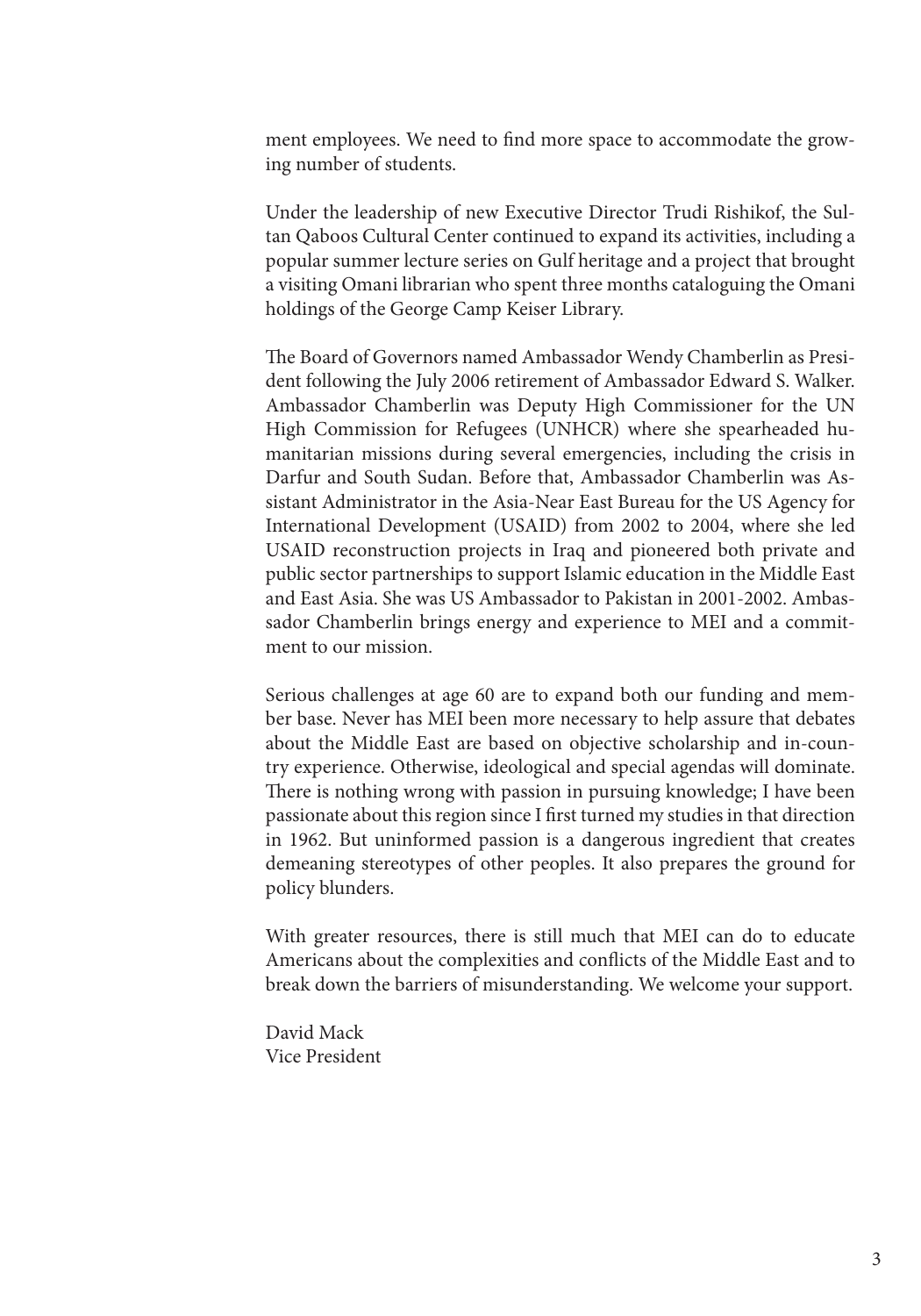# MEI Programs

Striking a balance between coverage of both pressing conflict zones and areas of traditional interest, MEI programming in 2006 covered diverse topics ranging from Iraq to Hizbullah, from Sudan to US interests in the South Caucasus. MEI continues to serve as a source of information on the Middle East for academics, analysts, the media, and policy-makers both in Washington and across the country. Through our conferences, panel discussions, book launches, corporate briefings, and policy programs, in 2006 MEI remained an important forum for discussion of some of the most difficult yet significant topics affecting global stability.

# Major Symposiums

# MEI 60th Annual Conference: New Approaches to Enduring Issues

For its 60th anniversary conference, held on November 13-14, 2006 at the National Press Club, the Middle East Institute took a fresh look at the past, present, and future of the Middle East and how we approach the enduring issues that continue to confront the region. Panelists discussed a number of key strategic issues facing the Middle East and American policymakers, such as exit strategies for Iraq, South Asian regional stability, Iran and the international community, political Islam, Sudanese peace, US-Gulf relations, and Israeli foreign policy.

### Keynote Address

Samuel W. Bodman, US Secretary of Energy

### Banquet Speaker

Karen Koning AbuZayd, Commissioner General, UNRWA

### Exiting Iraq

Jay Garner, General, United States Army (Ret.) Brian Katulis, Senior Fellow, Center for American Progress David Satterfield, Senior State Department Coordinator for Iraq

Qubad Talabany, Representative to the United States, Kurdistan Regional Government *Moderator*: Bing West, President, GAMA Corporation

Afghanistan, Pakistan, and Regional Stability Steve Coll, Staff Writer, *The New Yorker* James Dobbins, Director, International Security and Defense Policy Center, RAND National Security Research Division Colonel Richard Giguère, Military Attaché, Royal Canadian Forces Bruce Riedel, Senior Fellow, Brookings Institution *Moderator*: Marvin Weinbaum, Middle East Institute Scholar-in-Residence

#### Engaging Political Islam

Maysam al-Faruqi, Visiting Assistant Professor, Georgetown University

- Richard Murphy, Former Assistant Secretary of State for Near Eastern Affairs
- S. Abdallah Schleifer, DC Bureau Chief, Al Arabiya
- *Moderator*: Akbar Ahmed, Ibn Khaldun Chair of Islamic Studies, American University

### Making Peace in Sudan

Tim Carney, Former US Ambassador to Sudan

John Prendergast, Senior Adviser,

International Crisis Group

Adam Shapiro, Darfur Diaries

*Moderator*: Peter Bechtold, Professor, College of William and Mary

#### Policy Presentation

John Hillen, Assistant Secretary of State, Political-Military Affairs

America's Partnership with the Gulf

Rachel Bronson, Senior Fellow and Director of Middle East and Gulf Studies, Council on Foreign Relations

Jamal Khashoggi, Media Advisor, Embassy of Saudi Arabia

*Moderator*: Marcelle Wahba, Foreign Policy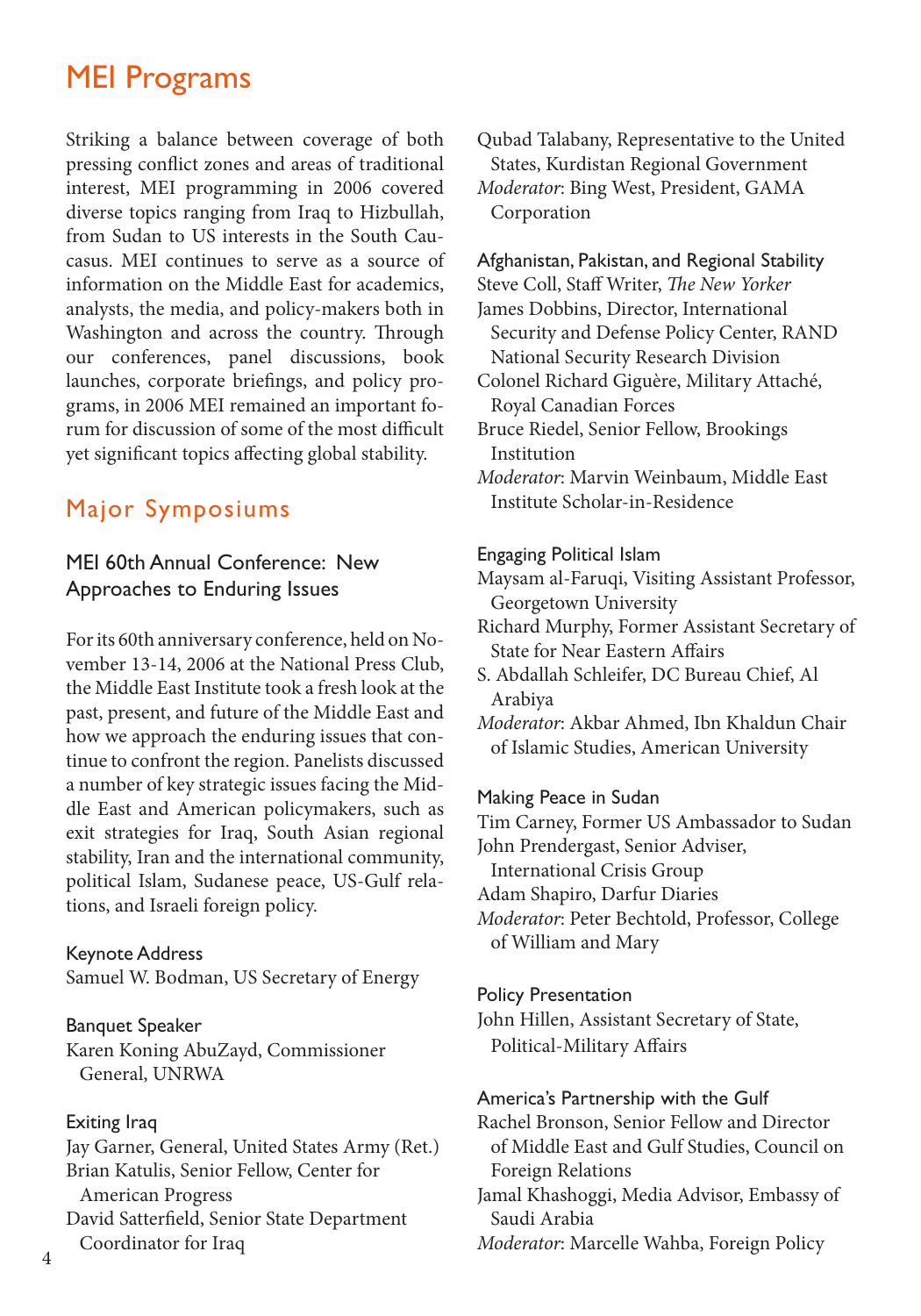Advisor to Chief of Staff, USAF

Israel's Evolving Foreign Policy

- Geoffrey Aronson, Director of Research and Publications, Foundation for Middle East Peace
- Daniel Levy, Senior Fellow and Director of the Middle East Policy Initiative of the American Strategy Program, New America Foundation

Yoram Peri, Professor, Tel Aviv University

- Daniel Seidemann, Legal Advisor and expert on Jerusalem
- *Moderator*: Ian Lustick, Professor, University of Pennsylvania

*Entertainment by the College of William and Mary Middle Eastern Music Ensemble*

# US-Libya Re-Engagement: The Path Foward

As the United States and Libya began the rehabilitation of their relationship, the Middle East Institute co-sponsored a conference to assess the latter's capacity for domestic economic reform and to discuss prospects for future diplomatic and economic relations between the two nations.

# Welcome and Introduction

David Goldwyn, Executive Director, US-Libya Business Association

# Keynote Address

Tom Lantos, Congressman (D-CA)

### Diplomatic Outlook for US-Libya Relations David Mack, Vice President, Middle East Institute

David Welch, Assistant Secretary of State for Near Eastern Affairs

Ali Aujali, Libyan Ambassador to the United States

Commercial Prospects in Libya Alan P. Larson, Senior International Policy Advisor, Covington and Burling

Douglas Bell, Deputy Assistant Trade Representative for the Middle East and North Africa

Matthew S. Borman, Deputy Assistant Secretary of Commerce for Export Administration

### Libya's Economic Reform Program

H.E. Dr. Taher El Jehaimi, Secretary of the General People's Committee for Planning

Mohammed Elhage, Deputy Division Chief of Middle East and Central Asia Department, International Monetary Fund

# Corporate Briefings

### Anchors Ashore in Iraq

Carey Cavanaugh, Director of the Patterson School of Diplomacy and International Commerce, University of Kentucky

# Hamas Elections and the Impact of Economic **Sanctions**

Nigel Roberts, Country Director for the West Bank and Gaza, World Bank

# New US Export Control Regulations on Libya

Sheila Quarterman, Office of Exporter Services, Department of Commerce Eric Longnecker, Office of Nonproliferation and Treaty Compliance, Department of Commerce

# Obstacles and Opportunities in Jordanian-Israeli Relations

Ambassador Yacov Hadas, Deputy Director General for the Middle East, Israeli Ministry of Foreign Affairs

The Impact of Iraq and Iran on the Gulf Muhammed Abdul Ghaffar, Minister of State for Foreign Affairs and Minister of Information, Bahrain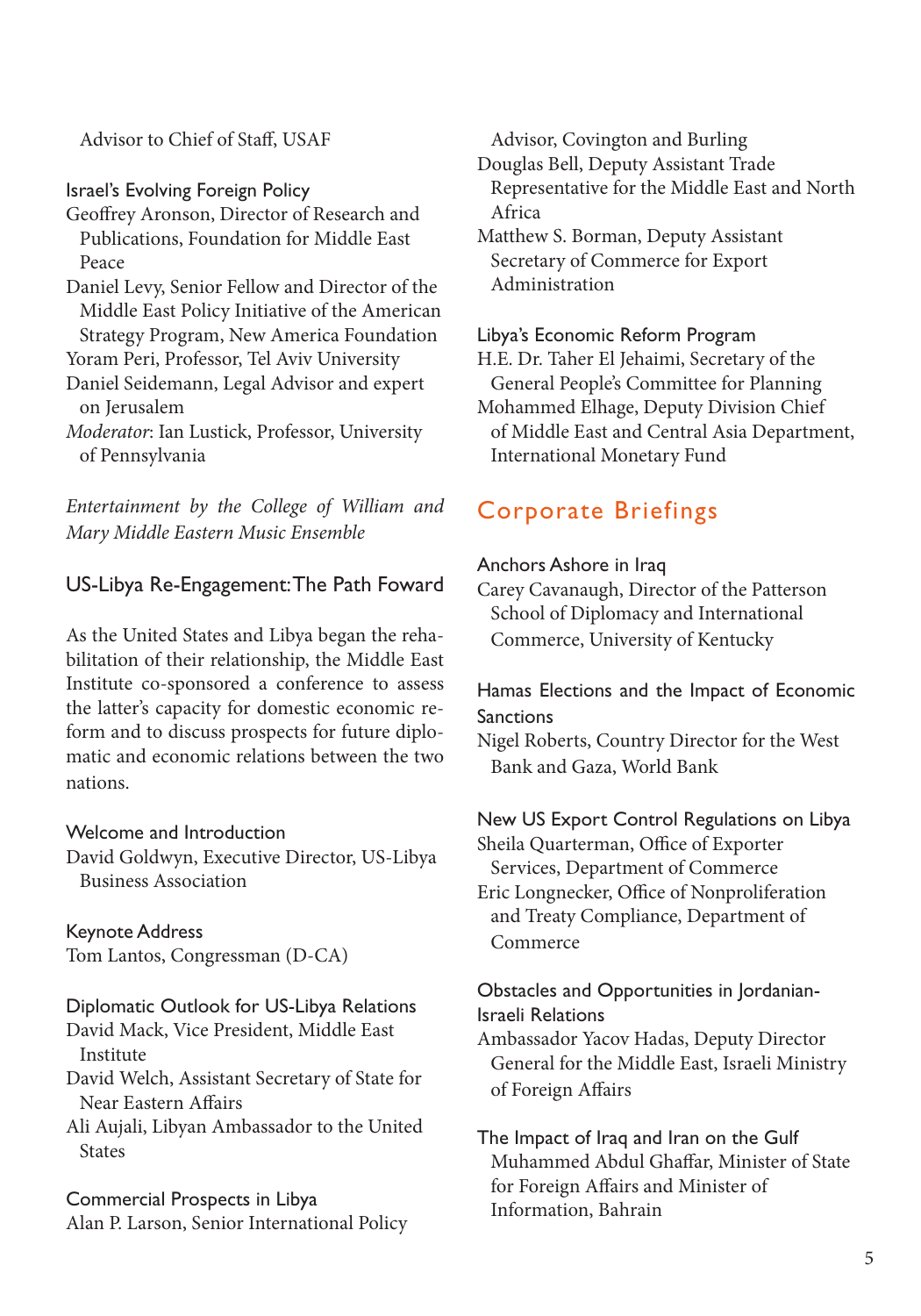Update on Iran Ambassador Philippe Welti, Ambassador of Switzerland to Iran

### Update on Iraq

Laith Kubba, Senior Director, Middle East & North Africa, National Endowment for Democracy

Update on Jordan David Hale, US Ambassador to Jordan

Update on Oman H.E. Maqbool Bin Ali Bin Sultan, Minister of Commerce and Industry, Oman

# Policy Programs

# ARAB-ISRAELI CONFLICT

Between the Palestinian and Israeli Elections: The Current Situation and Where We Go From Here

Major General (res.) Shlomo Gazit, member of Israel Policy Forum's Israel Advisory Council

Human Rights, the Land of Israel, and Justice: A Religious Perspective Rabbi Arik W. Ascherman, Executive Director

of Rabbis for Human Rights

Israeli Elections and the Prospects for Peace: Three Former US Ambassadors to Israel Look Back and Ahead

William Brown, US Ambassador to Israel 1988-1992

Samuel Lewis, US Ambassador to Israel 1977-1985

Edward S. Walker, US Ambassador to Israel 1997-1999

*Moderator*: MJ Rosenberg, Director of Policy at the Israel Policy Forum

Picking up the Pieces of Mideast Peace: Can Today's Opportunities be Seized? Akiva Eldar, Senior Analyst and Chief Political Columnist for the Israeli daily *Ha'aretz* Salameh Nematt, Washington Bureau Chief of *Al-Hayat* and LBC

### The Arab-Israeli War: An Israeli Negotiator Provides Lessons for the Future

Gilead Sher, former Chief of Staff and Policy Coordinator to Israeli Prime Minister Ehud Barak

### The US 'Soft Coup' Against the Palestinian Authority

Geoffrey Aronson, Director of Research and Publications at the Foundation for Middle East Peace

### Understanding the Factional Violence in Palestine

Charles Enderlin, Bureau Chief of France Channel 2 in Jerusalem

### CENTRAL ASIA AND THE CAUCASUS

### Iran, Afghanistan, and Central Asia: Recent Developments

Mohsen Milani, Chair of the Department of Government and International Affairs at the University of South Florida in Tampa

Abbas Maleki, Research Fellow at the Belfer Center for Science and International Affairs, John F. Kennedy School of Government, Harvard University

Dr. Marvin Weinbaum, Middle East Institute Scholar-in-Residence

US Interests in the South Caucasus Ambassador Harry J. Gilmore, Lecturer, Foreign Service Institute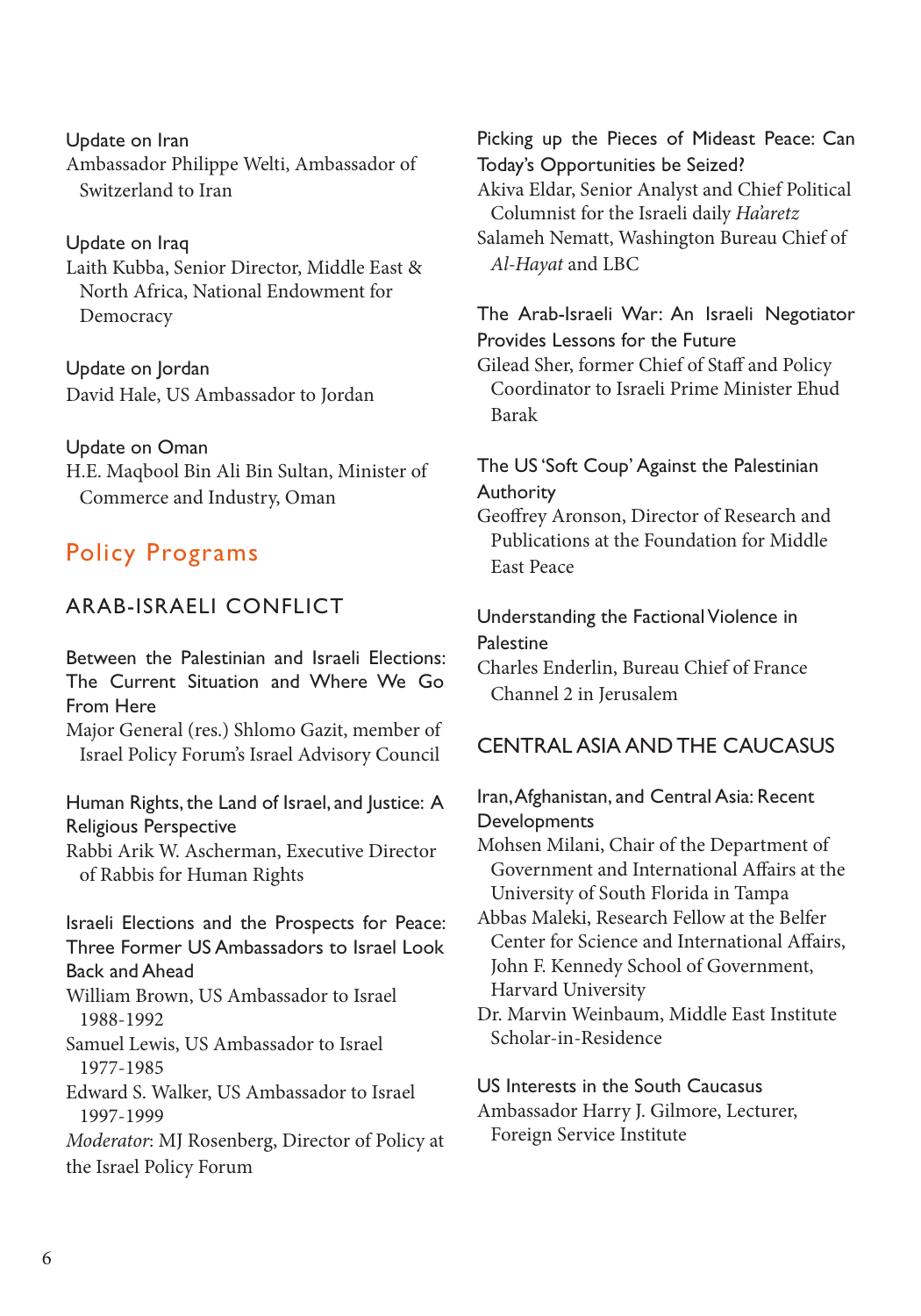# GULF STATES

Culture and Customs of Saudi Arabia David Long, Consultant on Middle East and Islamic Politics and Author of *The Kingdom of Saudi Arabia*

Political and Economic Reform Challenges in Kuwait

Dr. Ameer Al-Tameemi, Economist and Chairman of the United Fishery of Kuwait

Political Reform in Kuwait and Other Arab **Countries** Nathan Brown, Senior Associate at the Carnegie Endowment for International Peace Jennifer McElhinny, Managing Editor of *The Middle East Journal* Clayton Swisher, Director of Programs at the Middle East Institute

# IRAN AND IRAQ

How to Solve the Kirkuk Question Dr. Joost Hiltermann, Middle East Project Director, Amman, International Crisis Group

Inside Perspectives on the Iraq Study Group Ambassador David Mack, Vice President, Middle East Institute Paul Hughes, Senior Program Officer, Center

 for Post-Conflict Peace and Stability Operations, US Institute of Peace

James Placke, Senior Associate, Cambridge Energy Research Associates

Intelligence in the Wake of the Iraq War Paul Pillar, Visiting Professor, Security Studies Program, Georgetown University

# NORTH AFRICA

Foreign Minister Sid'Ahmed on Democratic **Transition** Ahmed Ould Sid'Ahmed, Mauritania's Minister of Foreign Affairs

Political Reforms and Stability in Morocco Andre Azoulay, Senior Advisor to King Mohammed VI of Morocco

### REGIONAL ISSUES

### Arab Satellite TV: Agents of Change in the 21st Century Middle East

Jihad Ballout, Spokesperson and Director of Media Relations, Al Arabiya News Channel in Dubai

Is America a Radical Republic? Colonel Larry Wilkerson, former Chief of Staff to Secretary of State Colin Powell

Post Election Round-Up: What's in Store for the Bush Administration, the 110th Congress and the Middle East?

Joshua Muravchik, Resident Scholar, American Enterprise Institute

Mara Rudman, Senior Fellow, Center For American Progress James Zogby, President, Arab American

Institute

Strategic Studies in Radical Islamic Literature

Thomas Hegghammer, Research Associate, Norwegian Defence Research Establishment in Oslo

# Trauma, Healing, and Mind-Body Medicine in the Middle East

Dr. James Gordon, Psychiatrist, Founder, and Director of the Center for Mind-Body Medicine, Clinical Professor, Georgetown University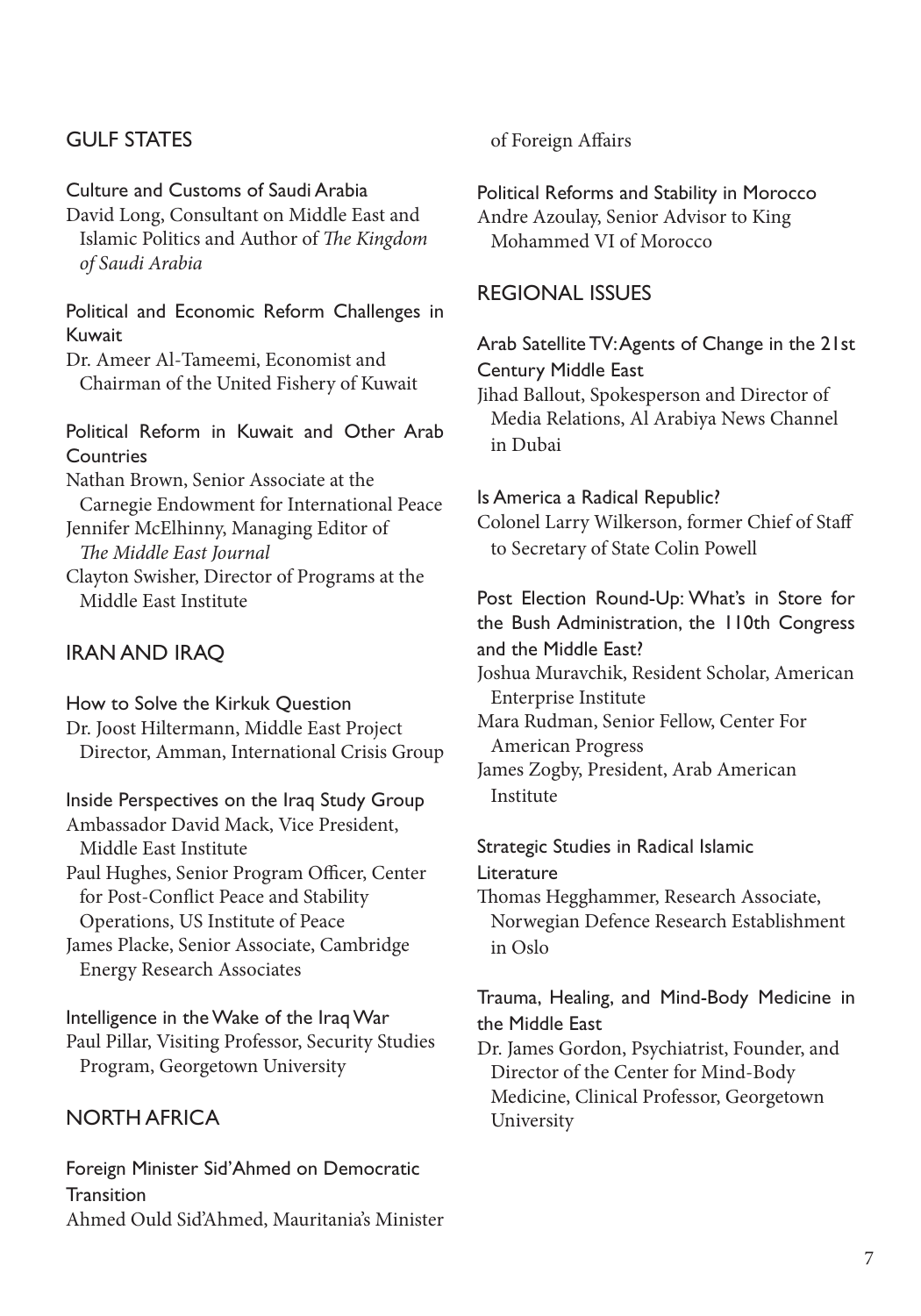# SOMALIA

Somalia: Is There a Light at the End of the Tunnel? Ambassador Herman Cohen, Founder, Cohen

and Woods International

Ambassador Robert Oakley, Professor, National Defense University

### SYRIA AND I FRANON

American Perspectives on Hizbullah Frederic Hof, President and CEO, AALC, Ltd. Mark Perry, Co-Director, Conflicts Forum *Moderator*: Ambassador Philip Wilcox, President, Foundation for Middle East Peace

### Crisis in Lebanon: Is Peacekeeping Possible?

Ambassador Arthur Hughes, Adjunct Scholar, Middle East Institute William A. Stuebner, Senior Technical Specialist for Conflict Prevention, Agricultural Cooperative Development International/Volunteers in Overseas Cooperative Assistance Ambassador James Dobbins, Director, RAND Corporation's International Security and Defense Policy Center Lieutenant Colonel Mike Bailey, RONCO Consulting Corporation *Moderator:* Ambassador David Mack, Vice President of the Middle East Institute

Inside the Pressure Cooker: Syria's Domestic Political Scene Joshua Landis, Professor, University of Oklahoma

Lebanese MP on National Dialogue Jawad Simon Boulous, Lebanese Member of Parliament

Post-war Status of Lebanon's March 14th **Movement** Musbah al-Ahdab, Lebanese Member of Parliament

# Film Series

*Land of the Settlers: The Divide* A Documentary Series by Israeli Journalist Chaim Yavin *Common Ground Film Festival* With Commentary from MEI Director of Programs Clayton Swisher

# Book Launches

*Confronting Iran: The Failure of US Foreign Policy and the Next Great Conflict in the Middle East* 

Ali Ansari, Director of the Institute for Iranian Studies, University of St. Andrews

*A History of Modern Libya*

Dr. Diederik Vandewalle, Associate Professor, Dartmouth College

*Imperial Life in the Emerald City: Inside Iraq's Green Zone* Rajiv Chandrasekaran, Assistant Managing Editor for Continuous News,  *The Washington Post*

*In the Belly of the Green Bird: The Triumph of the Martyrs in Iraq* Nir Rosen, Fellow, New America Foundation

*Jawbreaker – The Attack on Bin Laden and Al Qaeda: A Personal Account by the CIA's Key Field Commander* Gary Berntsen, President, The Berntsen Group

*Scars of War, Wounds of Peace: The Israeli-Arab Tragedy* Shlomo Ben-Ami, former Israeli Foreign Minister

*The End of Iraq: How American Incompetence Created a War Without End* Ambassador Peter W. Galbraith, Senior Diplomatic Fellow, Center for Arms Control and Non-Proliferation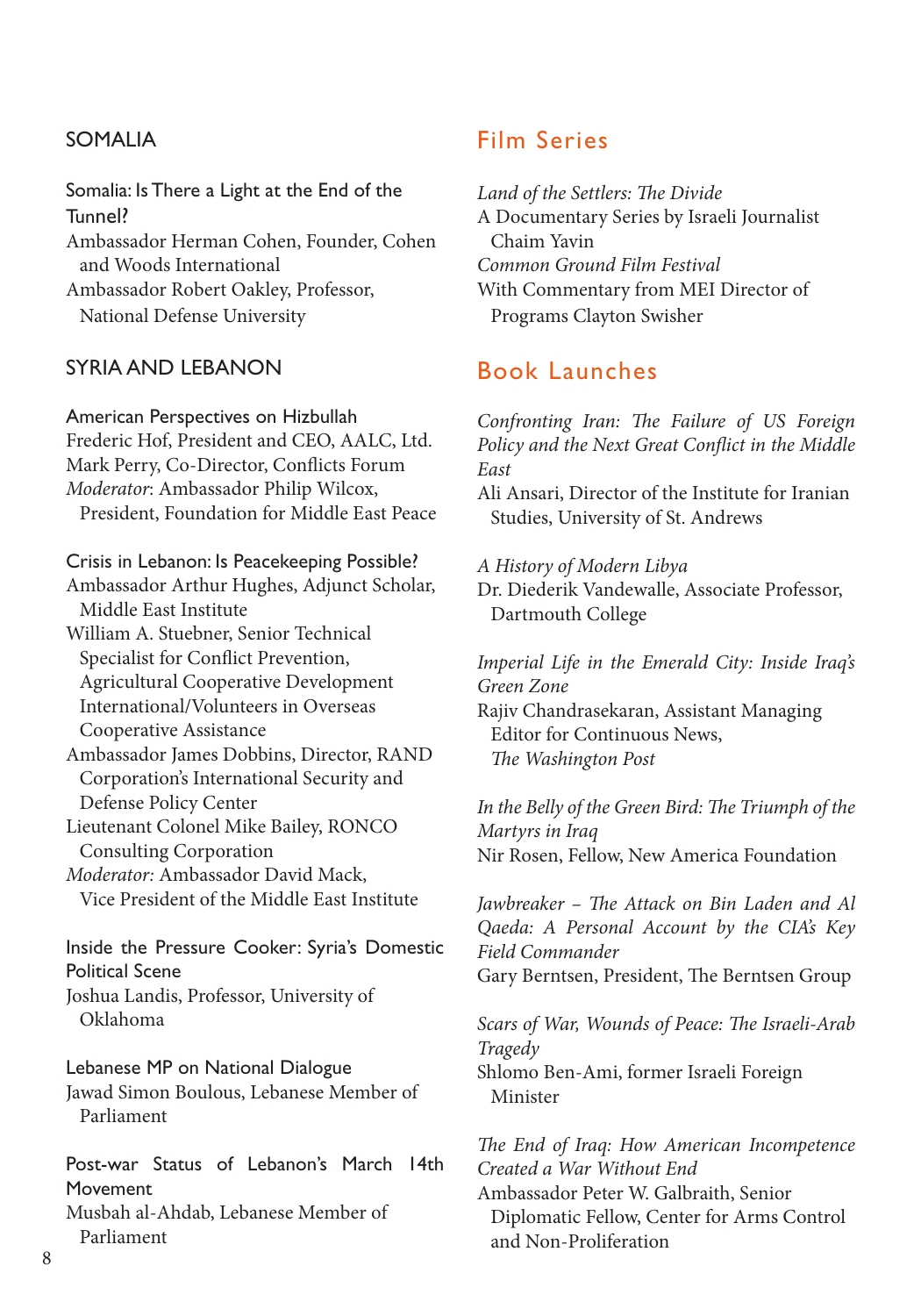### *The Iron Cage: The Story of the Palestinian Struggle for Statehood* Dr. Rashid Khalidi, Edward Said Chair in Arab Studies, Columbia University

*The Mighty and the Almighty: Reflections on America, God, and World Affairs* Madeleine Albright, former US Secretary of State

*The Three Occupied UAE Islands: The Tunbs and Abu Musa*

Dr. Thomas R. Mattair, Resident Policy Analyst, Middle East Policy Council

*Thicker than Oil: America's Uneasy Partnership with Saudi Arabia*

Rachel Bronson, Director of Middle East Studies, Council on Foreign Relations

# The Middle East Journal

Like all print publications, *The Middle East Journal* has faced a certain amount of erosion in circulation in recent years, though it has maintained its circulation levels better than many comparable publications. In order to compensate for rising print costs and softening circulation levels, the *Journal* in 2006 actively sought to increase revenues from multiple sources, as well as to employ a longer-term strategy to increase its availability in electronic media. The *Journal*, which completed its 60th volume at the end of 2006, also planned to capitalize on its 60th anniversary throughout 2007.

During 2006, active promotion of advertising and the use of incentive rates for MEI's Corporate members saw advertising revenue increase by 20%. The *Journal's* newsstand presence also improved its sell-through rate by over 15%.

Recognizing that one of the *Journal's* strengths is its 60-year history and archive, the *Journal* began offering CDs containing articles on a given subject in Adobe Acrobat format. These CDs, on topics such as Iran, Iraq, Lebanon, etc., were offered for sale both through our website and at the MEI Annual Conference and other gatherings. They have provided an additional (if relatively modest) revenue source. In addition, we have begun offering individual recent articles for sale through our website. During the coming year we also will be increasing our availability through electronic information services and hope, in the fairly near term, to be able to offer articles from our past archives for sale.

In terms of content, the *Journal* continued to seek challenging articles on subjects of contemporary interest. Such articles as Thomas Hegghammer's "Global Jihadism After the Iraq War" (Winter), Mustafa Kibaroglu's "Good for the Shah, Banned for the Mullahs: The West and Iran's Quest for Nuclear Power" (Spring) and, in the Autumn issue, immediately after the Israel-Hizbullah war of summer 2006, articles on Israeli national security decision-making and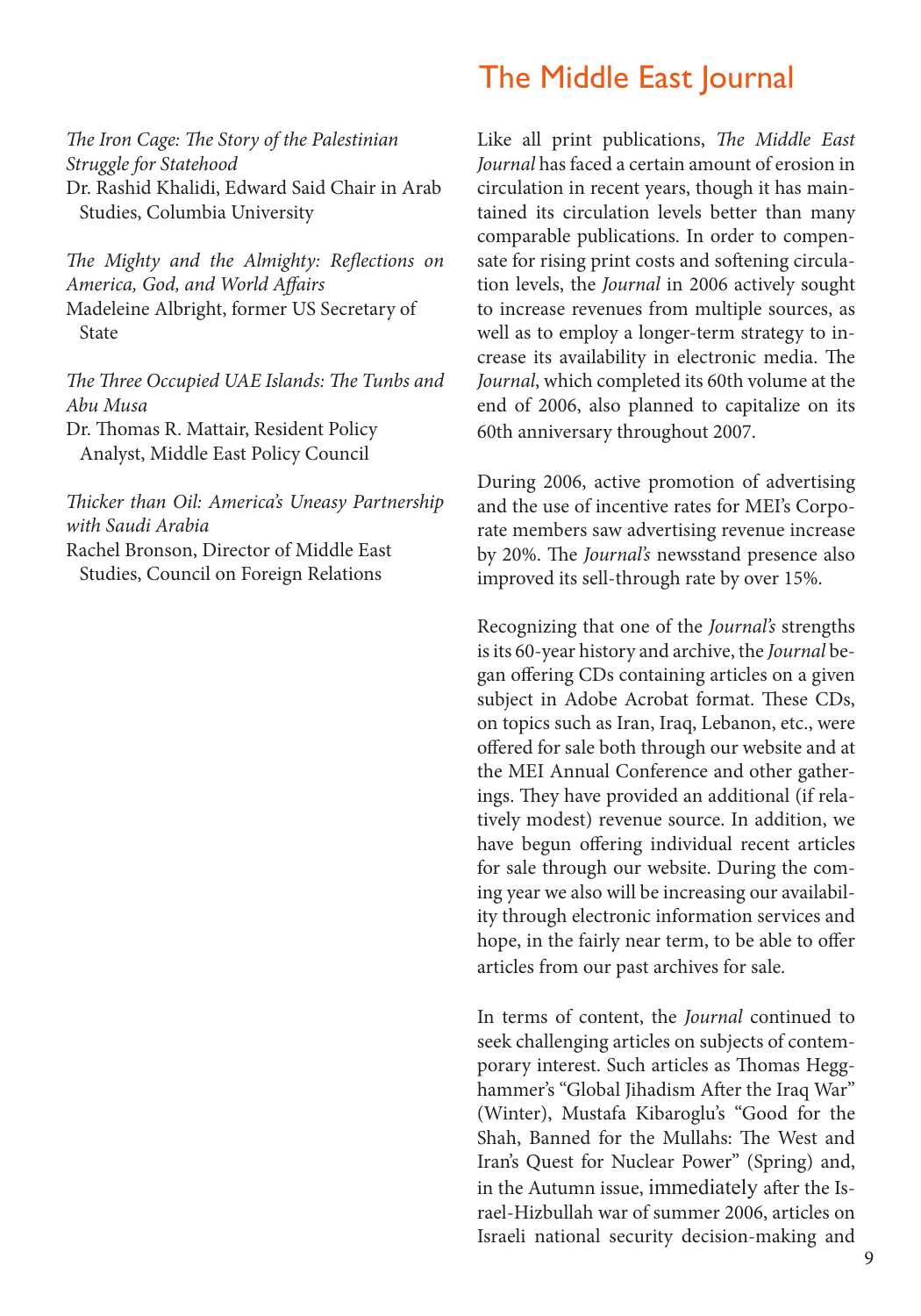on the Shi'ite villages in Palestine claimed by Lebanon, all served as a reminder that the *Journal* provides policy-relevant research alongside more traditional historical and political science scholarship.

Managing Editor Adam Mendelson and Assistant Editor Naomi Stone joined the staff in 2006. Editor Michael Dunn, Book Review Editor John Calabrese, Publication Assistant Nancy Wood, Circulation Assistant Lisa Barr, and General Services Officer Thomas Peck remained in their positions.

# *Middle East Journal* Articles, 2006

### **Articles in Volume 60, Number 1, Winter 2006:**

Thomas Hegghammer, *Global Jihadism After the Iraq War*  Curtis R. Ryan, *The Odd Couple: Ending the Jordanian-Syrian "Cold War"*  Jahangir Amuzegar, *Khatami's Legacy: Dashed Hopes*  Oren Barak, *Towards a Representative Military? The Transformation of the Lebanese Officer Corps since 1945*  Talal Nizameddin, *The Political Economy of Lebanon Under Rafiq Hariri: An Interpretation* 

### **Articles in Volume 60, Number 2, Spring 2006:**

Mustafa Kibaroglu, *Good for the Shah, Banned for the Mullahs: The West and Iran's Quest for Nuclear Power*  Mohsen M. Milani, *Iran's Policy Towards Afghanistan*  Yoram Meital, *The Struggle over Political Order in Egypt: The 2005 Elections*  Roland Popp, *Stumbling Decidedly into the Six-Day War*  Guy Ben-Porat, *Markets and Fences: Illusions of Peace* 

### **Articles in Volume 60, Number 3, Summer 2006**

Gawdat Bahgat, *Nuclear Proliferation: The Case of Saudi Arabia*  Hamed El-Said and Jane Harrigan, *Globalization, International Finance, and Political Islam in the Arab World*  Mark LeVine, *Chaos, Globalization, and the Public Sphere: Political Struggle in Iraq and Palestine*  Trita Parsi, *Israel and the Origins of Iran's Arab Option: Dissection of a Strategy Misunderstood*  Marcie J. Patton, T*he Economic Policies of Turkey's AKP Government: Rabbits from a Hat?* 

### **Articles in Volume 60, Number 4, Autumn 2006**

Charles D. Freilich, *National Security Decision-Making in Israel: Processes, Pathologies, and Strengths*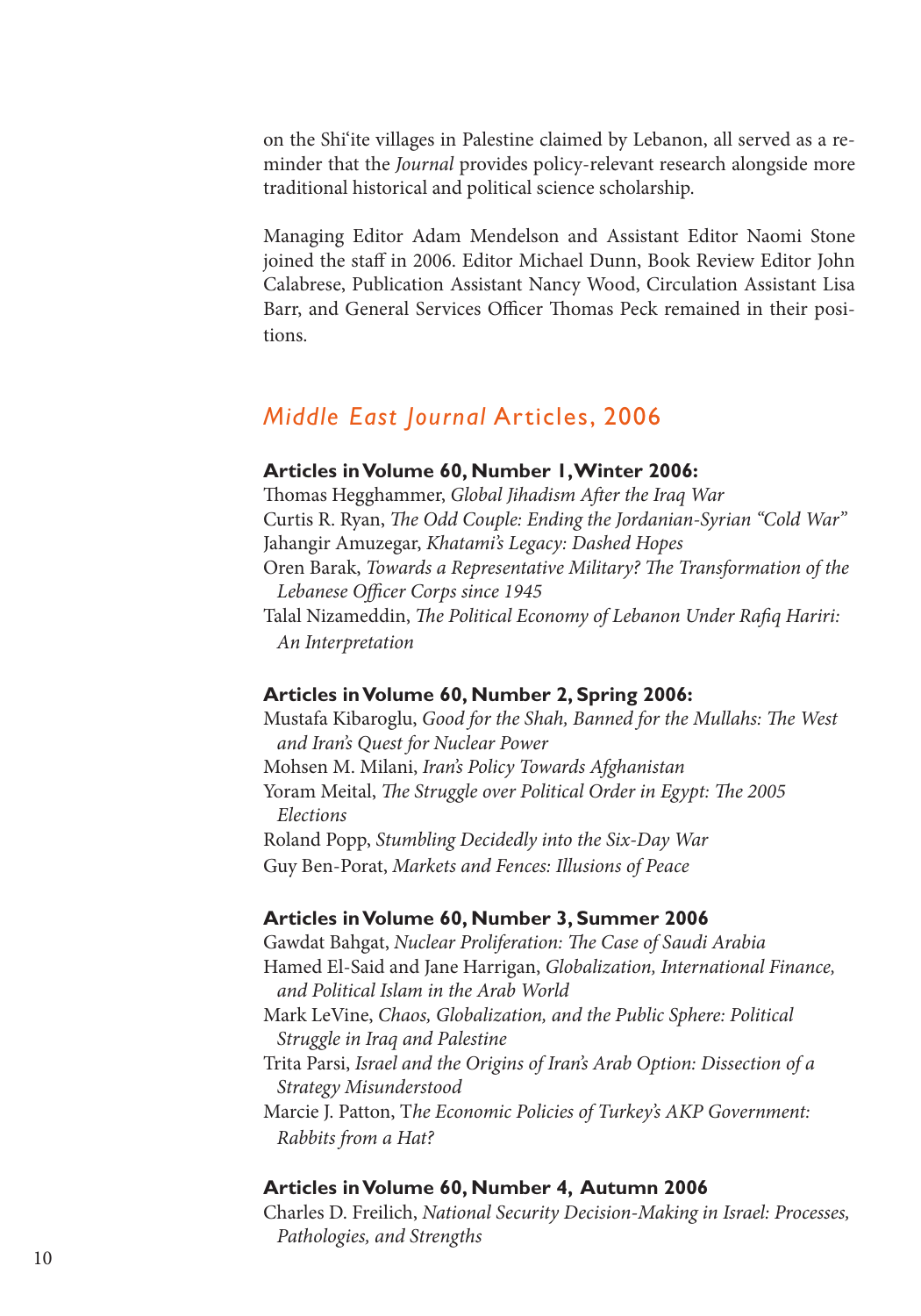Iliya Harik, *Democracy, "Arab Exceptionalism," and Social Science*  Asher Kaufman, *Between Palestine and Lebanon: Seven Shi'i Villages as a Case Study of Boundaries, Identities, and Conflict in the Middle East*  Bruce K. Rutherford, *What Do Egypt's Islamists Want? Moderate Islam and the Rise of Islamic Constitutionalism*  J.E. Peterson, *Qatar and the World: Branding for a Micro-State* 

# Department of Languages and Regional Studies

Increasing student demand in 2006 led to the largest annual number of students — 1,063 — ever enrolled in the Middle East Institute's Deparment of Languages and Regional Studies; we had 314 students in winter, 229 in spring, 223 in summer, and 297 in our fall session. This is the first time we exceeded 1,000 students in any given year. Of the total, 72% were in Arabic classes, 16% in Farsi, 5% in Turkish, and 4% in Hebrew.

The Department of Languages and Regional Studies increased tuition by \$30 for language classes (from \$365 to \$395, amounting to an 8.2% increase) and \$45 for regional studies courses (from \$200 to \$245, amounting to 22.5%). After six years without tuition increases, this moderate increase was applied in the Fall 2006 quarter. Our decision was based on careful research of language programs in the Washington, DC area. Meanwhile, as a result of the high attrition rate of the teachers, we raised the average hourly rate for teachers by about five dollars an hour. Thus, in the Fall 2005 quarter the average hourly rate was \$26, and in the Summer 2006 quarter the average hourly rate amounted to \$31.23.

Perhaps the major constraint on further growth of our language program is lack of space. We are already overcrowded during the hours of 6:00 pm to 10:00 pm when most of our language classes take place, utilizing all available spaces including the office of the MEI President. We are seeking additional sites near MEI for classrooms. We are also considering making more than occasional use of MEI facilities on weekends.

Other changes are underway or being studied as a result of the long overdue accreditation in December 2005 of our language classes for continuing education. Shortly after being notified by the Accrediting Council for Continuing Education & Training (ACCET) of the accreditation decision, we began a process of identifying means and methods to capitalize on this achievement. This includes the following: obtaining final, official "degree granting" status from the DC Department of Education; creating a consortium with other institutions of higher education; looking into receiving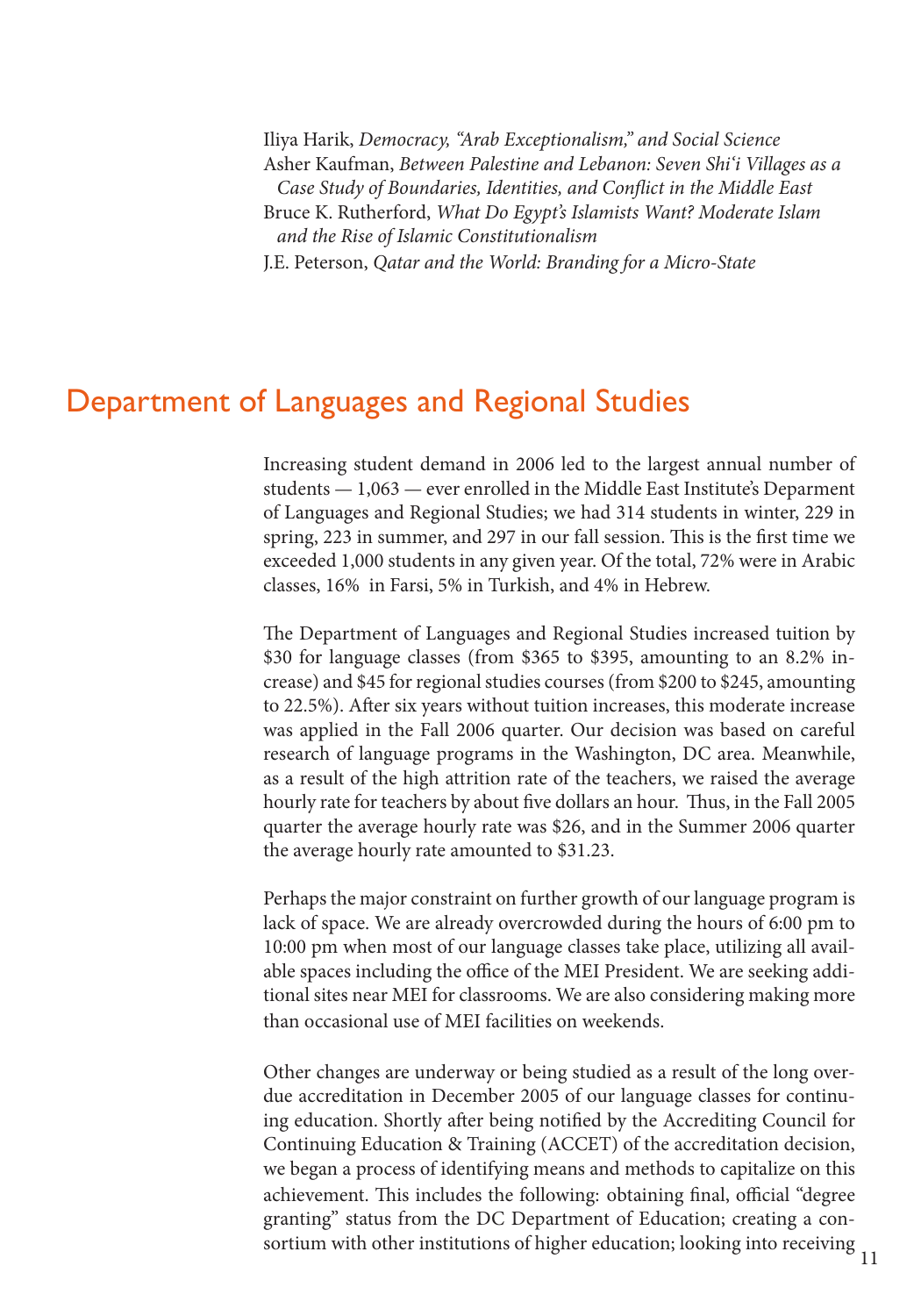grants from the Department of Education and other governmental agencies to enhance our language program; and making efforts to organize MEI language classes at government facilities or other private institutions during the workday when space at MEI is unavailable.

# Sultan Qaboos Cultural Center

The Sultan Qaboos Cultural Center (SQCC) completed its first full year of operation at the end of 2006. In addition to getting established, SQCC launched a number of cultural and educational programs supporting its mission "to educate the people of America and the Gulf Region about the breadth and richness of each of our cultures, to promote understanding between our peoples, and to educate a new generation of culturally-sensitive and knowledgeable citizens in each society."

The featured 2006 cultural lecture was given by H.E. Abdullah Abbas, Chairman of the Municipality of Muscat, who spoke at the World Bank on "Muscat, Sultanate of Oman: Reality and Ambitions of City Preservation and Development," discussing the dramatic transformation of Muscat from a medieval village into a 21st century city in just 35 years. Other 2006 events included a calligraphy workshop covered by *The Washington Post*, and representation at the National Council of Social Studies Conference in Washington.

As part of the Center's educational outreach, a 10-week Summer Institute on Oman and the Gulf was held for undergraduate and graduate Washington interns. Experts included John Duke Anthony, Professor Edmund Ghareeb, Dr. Amer Al-Rawas, and journalist Georgie Anne Geyer, among others. Earlier in the year, two groups of high school students visited the Omani Embassy to learn about both Oman and how an embassy operates in the nation's capital. In the fall, SQCC produced a social studies lesson plan entitled "US Maritime History in the 19th Century: The Peacock and the Treaty of Muscat," intended for use by middle and high-school teachers, including at the Advanced Placement level.

SQCC Library Fellow Bader bin Mohammed al-Maskari arrived in November to assist the MEI library with developing a special section on Oman and cataloging the Arabic collection. A librarian at the Sultan Qaboos Grand Mosque Library in Muscat, he has strengthened ties between the MEI library and libraries in Oman.

As part of our outreach efforts, the Center has developed a comprehensive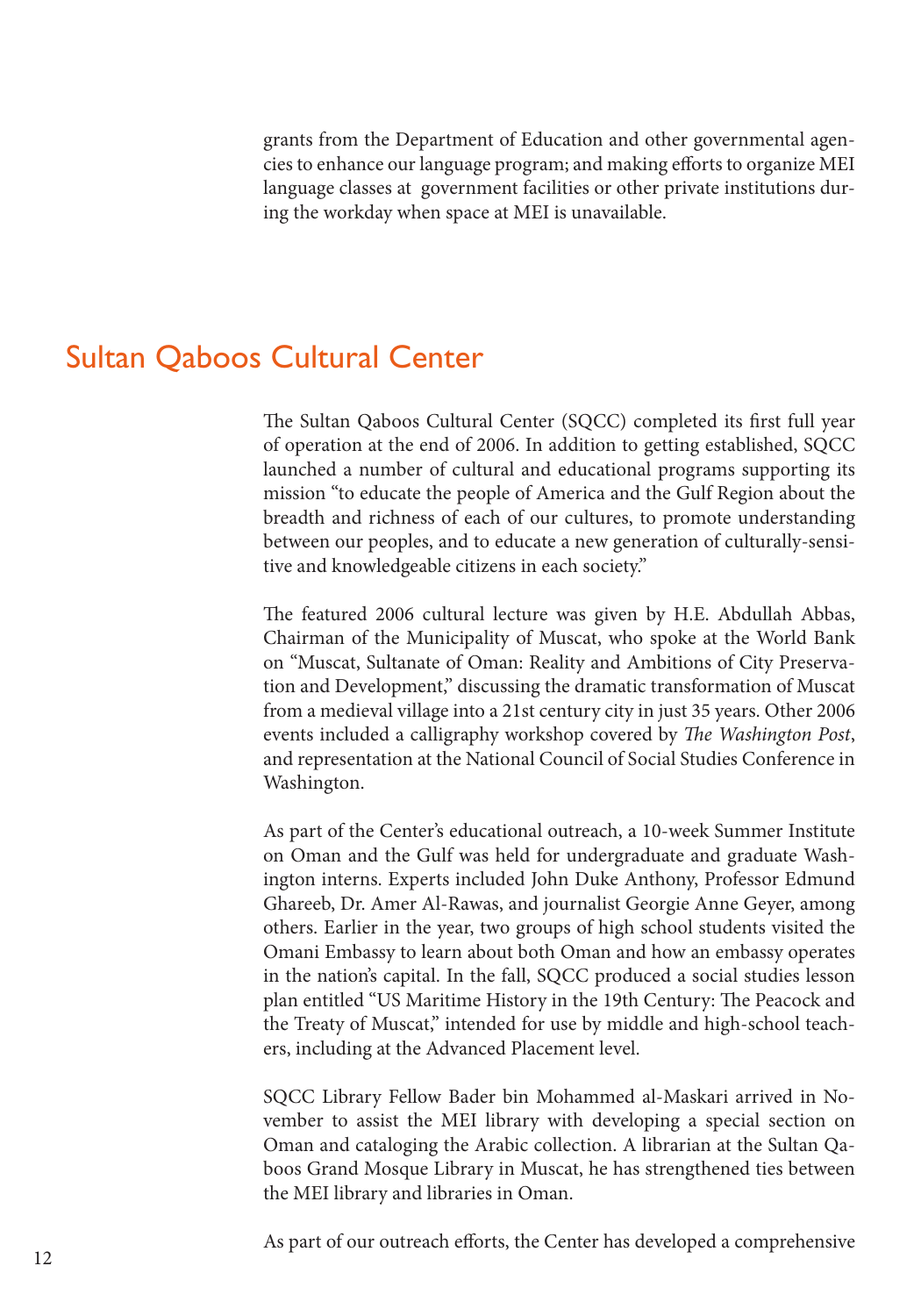and user-friendly website, www.sqcc.org, that serves as a portal to information and cultural exchange about Oman and the Gulf Region. It includes country facts and figures, suggested readings, transcripts from Summer Institute speakers, museums and libraries, lesson plans for teachers, student-oriented material, and information about the many SQCC events and programs — past, present, and future.

The Sultan Qaboos Cultural Center is a program of the Middle East Institute, governed by a US-Omani Board of Oversight chaired by H.E. Hunaina Sultan Al-Mughairy, Omani Ambassador to the United States. Trudi Rishikof serves as Executive Director. Mubarak bin Salim Al-Busaidi, Deputy Executive Director, was appointed by the Ministry of the Diwan of the Royal Court in Muscat.

# The George Camp Keiser Library

The library hosted for three months Bader bin Mohammed Al-Maskari, a library fellow sponsored by the government of Oman. Thanks to Mr. Al-Maskari's efforts, our collection of Arabic books on Oman has been evaluated. We now have an entire section of our library devoted solely to our Omani collection. The library intends on keeping in close contact with Mr. Al-Maskari and hopes that the Omani section he arranged will found the cornerstone to a much larger collection of items pertinent to Oman and its region.

The presence of an additional professional librarian covering the desk part-time allowed the George Camp Keiser's librarian, Simon Braune, to continue to de-acquisition material. He also was able to re-shift significant portions of our collection, thus providing the library with greater space, particularly on the third floor. The library's video collection, formerly inaccessible to patrons, is now located on the first floor.

In September the library resumed participating in the Middle East Institute's Leadership Development Program. The fall intern prepared a new library research guide entitled "Cyprus: A Resource Guide." The guide is now available in on our website. We currently have two spring interns working on new research guides.

The library receives frequent positive responses to our online research guides. Recently an NGO in Afghanistan commented on how useful they found our guide for that country.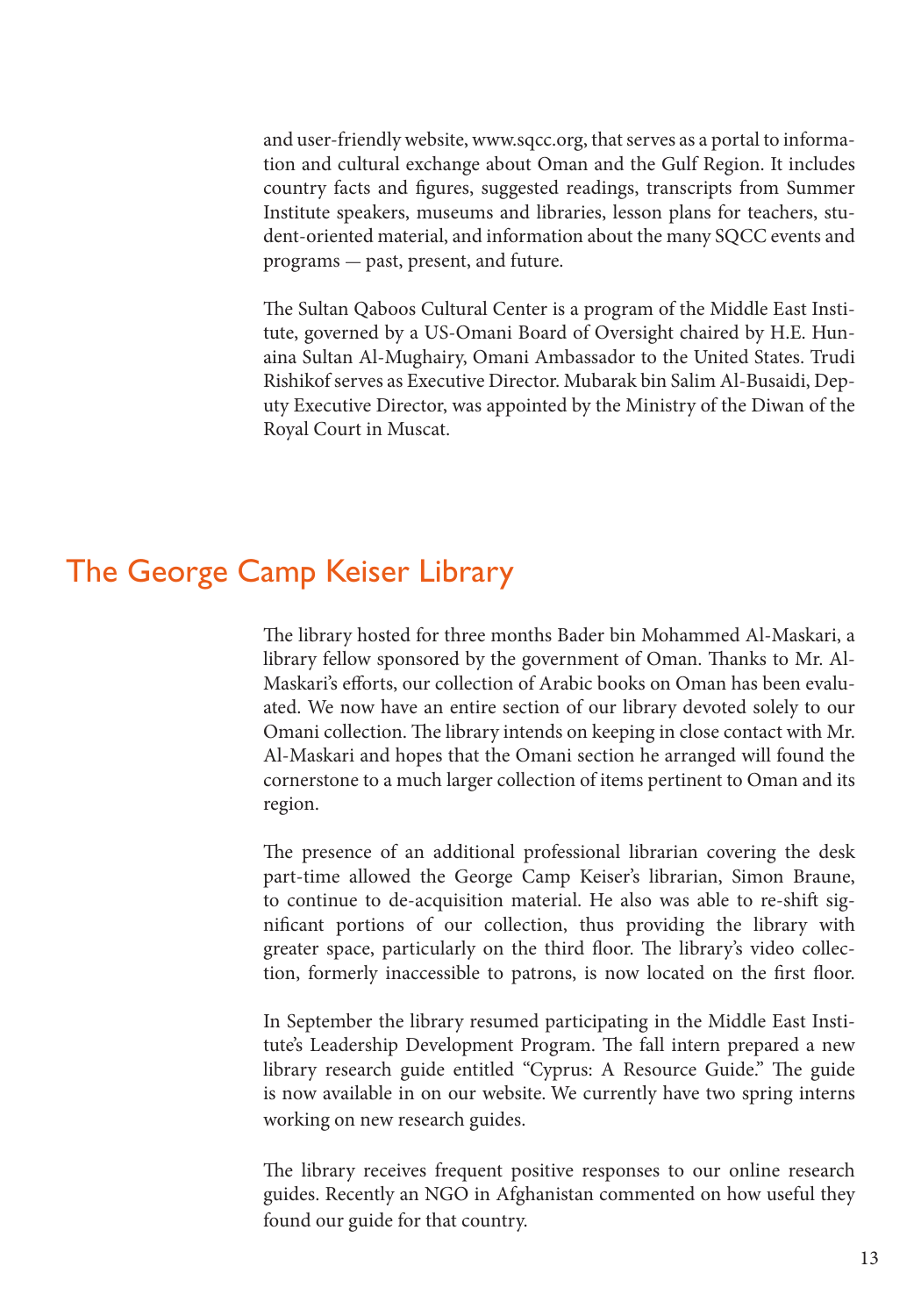The library's book sale during MEI's Annual Conference was again a success. This year the library raised nearly \$1,000 in revenue.

The library continues to assist MEI members, staff, scholars, government officials, members of the Library of Congress, and the media to locate important information about the Middle East on a daily basis.

Students from universities throughout the DC area are referred frequently to our library by their professors. Upon visiting the library some of these students have signed up for membership. MEI language students use the library's resources regularly as well.

# Leadership Development

Interest in the Middle East Institute's Leadership Development Program continued to grow dramatically in 2006. MEI's elite and respected internship program received an unprecedented 300 applications for the year and hosted 45 interns. Recruitment for the program has benefited from increased interest in language and regional studies courses, library resources, and in the region itself. Interns come from colleges and universities across the country and overseas, and each contributes to MEI's mission to endow the next generation of Middle East experts with appreciation and respect for the peoples and culture of the Middle East. We continue to strive for diversity in the Leadership Development Program and have accepted students from a wide array of cultural and ethnic backgrounds, both from within the United States and abroad, including Israel, Iran, Syria, France, and Bulgaria.

Interns are assigned to various departments in the Institute for the spring, summer, and fall semesters; the internships last from three to four months. In 2006, interns in the Programs department researched speakers, provided logistical support at briefings, and assisted with MEI's 60th Annual Conference. Interns in the Publications department compiled *The Middle East Journal's* Chronology, wrote book annotations, and assisted in editing projects. Communications department interns edited press releases and op-eds and covered congressional hearings. MEI also hosted interns in the Development department, where interns learned about fundraising in a non-profit context, and in the Public Policy Center, where graduatelevel interns acted as research assistants for our Scholars-in-Residence. All interns attended MEI-hosted events and lectures and wrote policy briefs summarizing these conversations for publication and dissemination.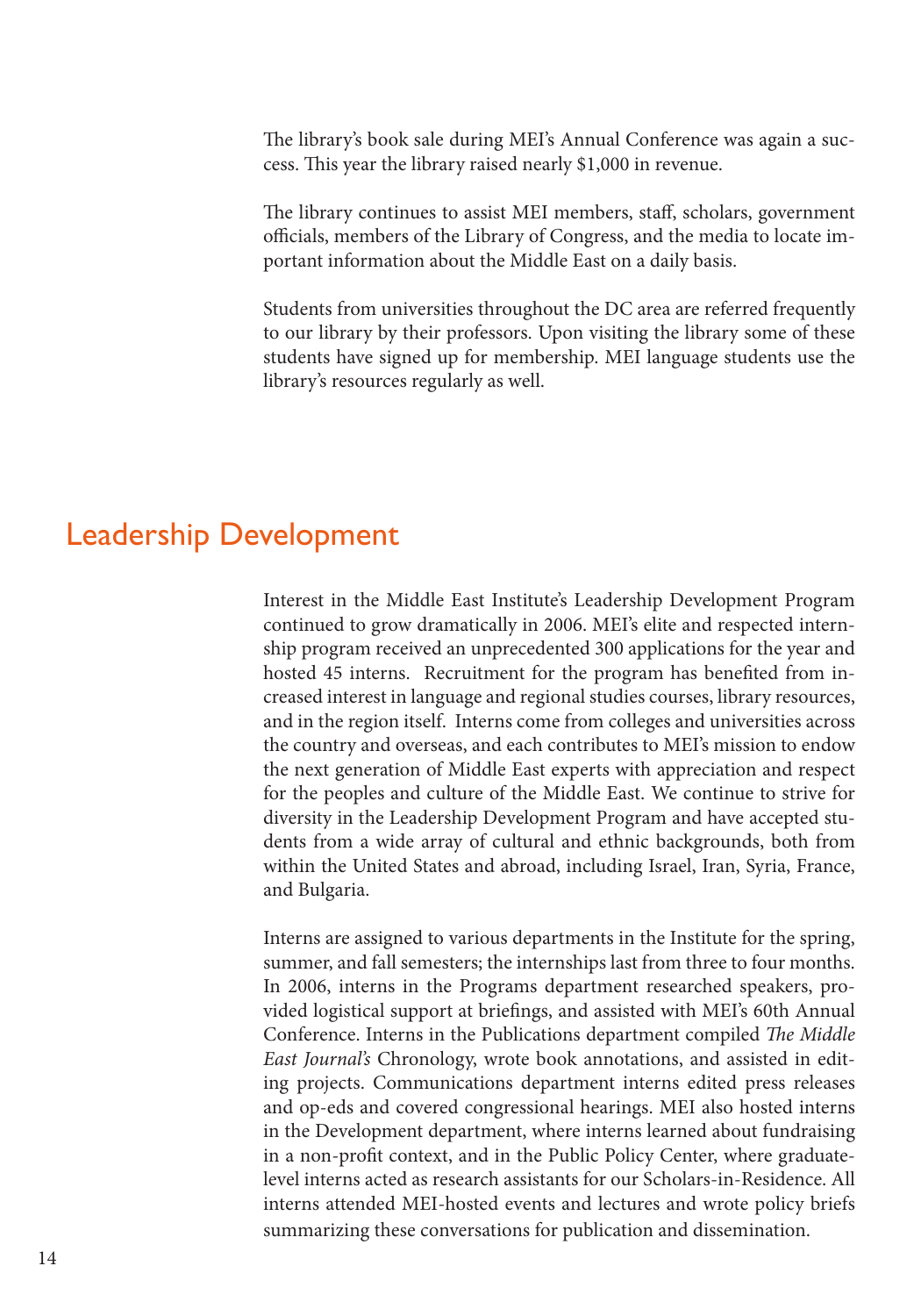A number of MEI interns have stayed on or returned to the Washington, DC area to establish their careers, having developed contacts during their tenure at MEI. Our intern alumni occupy positions in Congress, the State and Defense Departments, academia, advocacy, think tanks, and in the corporate world.

### INTERN DEVELOPMENT SERIES

Established in 2003, the Intern Development Series (IDS) is a vital part of the internship experience at MEI. The IDS consists of lectures given by MEI staff and outside Middle East experts to our interns, and reflects the Institute's mission to promote better understanding of the Middle East. The IDS also serves to prepare the next generation of leaders by giving interns a window into the variety of professional opportunities available to them. Interns play an active role in the series by suggesting topics for discussion and assembling background reading. In 2006 the IDS took interns to the Brookings Institution, *National Geographic*, the Islamic Center, the Washington office of Radio Free Europe, the Arab-American Anti Discrimination Committee, and the corporate office of Boeing. Interns also met with intelligence experts, academics, NGOs, and professionals from the State and Defense Departments.

# Public Policy Center

MEI's Public Policy Center continued to be a core strength of the Institute's face to the world in 2006. MEI scholars are much in demand to sort out the complex and often-contradictory issues facing the Middle East today. MEI's 29 scholars have well-established reputations for honest, balanced assessments.

Throughout the year, MEI scholars provided more than 20 op-eds that were published in leading US newspapers, such as the *Baltimore Sun*, *Boston Globe*, *Forward*, *Houston Chronicle*, *International Herald Tribune*, *Miami Herald*, *Newark Star Ledger*, *San Diego Union*, *Salt Lake City Tribune*, *Atlanta Journal-Constitution*, McClatchy News chain, and the *Washington Examiner*. They contributed 35 *Perspectives* that are accessible on the website for public reference.

In 2006, Adjunct Scholar Andrea Rugh authored *The Political Culture of Leadership in the United Arab Emirates* and Language Department Chair Shukri Abed wrote *Focus on Contemporary Arabic: Conversations with Na-*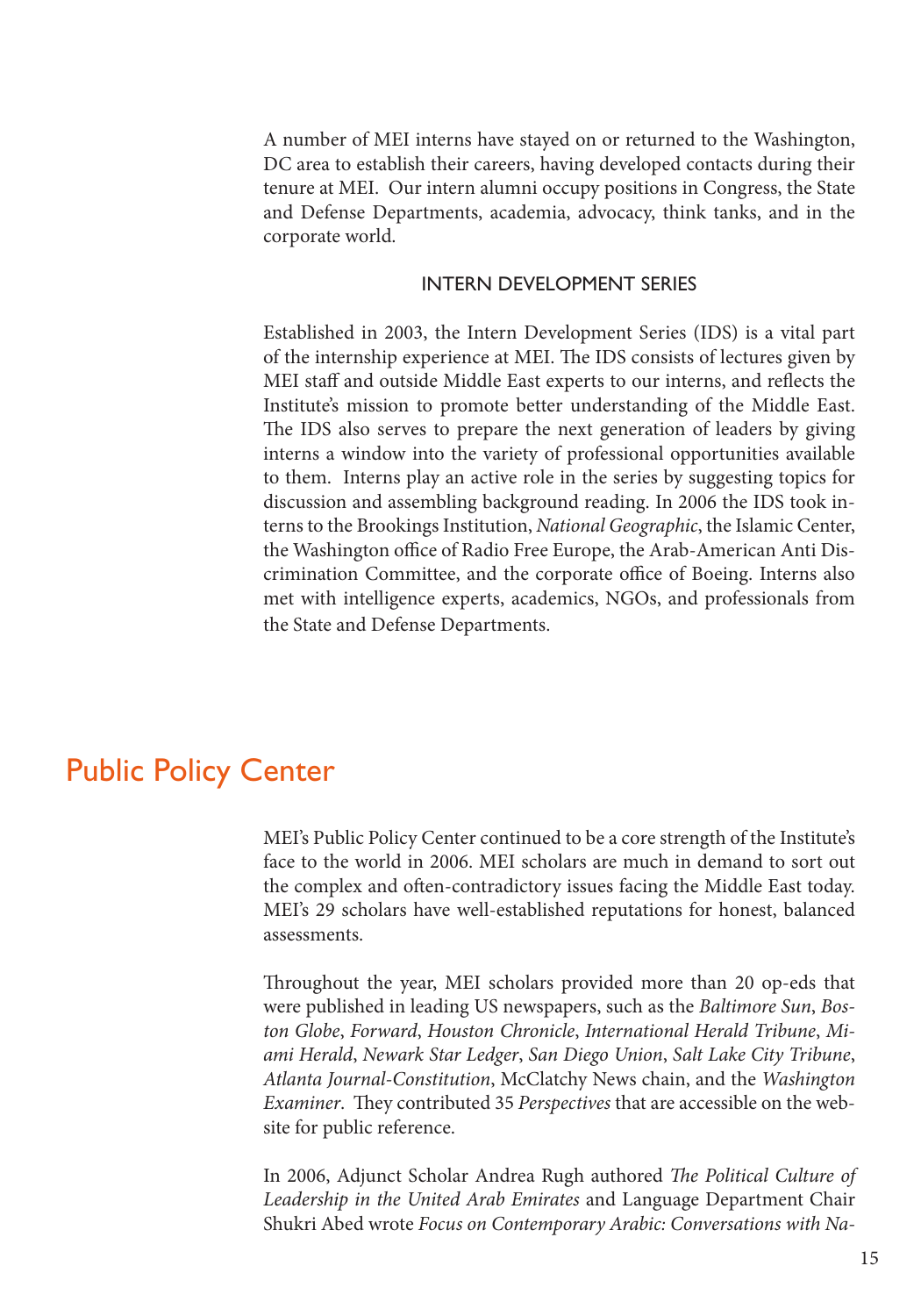*tive Speakers*. Several MEI analysts also provided chapters for scholarly journals and university reviews.

MEI senior staff and scholars had a large number of speaking engagements, lectures, and briefings with local media across the United States, Canada, and Europe — including California, Florida, Kansas, Maryland, Massachusetts, Michigan, New York, Virginia, Wisconsin, Britain, and Italy. Several also traveled to the Middle East, from Afghanistan to Morocco, to participate in conferences and met with key regional officials. Host institutions or sponsors covered nearly all of the travel expenses.

MEI Vice President David Mack, Adjunct Scholar Wayne White, and other MEI members also were called upon to lend their expertise to the Congressionally-mandated Iraq Study Group's effort to examine alternative strategies for resolving the Iraqi conflict. Ambassador Mack, former MEI President Edward S. Walker, and other MEI scholars also testified and briefed Congressional members and staffers on a variety of Middle East issues and countries, including Iraq, Libya, the UAE, and Oman.

The most recent additions to the Public Policy Center include Roby Barrett, an adjunct professor at Texas A&M and President of C.COMM consulting firm. He has also taught at Northern Virginia Community College and served in the Foreign Service from 1978–1984, focusing on the Middle East. Mishkat Al-Moumin is a former law professor at Baghdad University and Environment Minister in the 2004-2005 Iraq government. She has set up Iraqi NGOs dealing with women's rights and the environmental concerns of marshlands. Abdallah Schleiffer will join the ranks of adjunct scholars after completing his assignment as Washington Bureau Chief for Al Arabiya TV. He formerly ran and taught at the communications department of the American University of Cairo after three decades working in the Middle East for US media.

MEI adjunct scholar Mohamed Khalil returned to Khartoum, Sudan in 2006 to resume a law practice and provide support for a new political party being formed there. He also contributed to successful efforts to gain the release of a *National Geographic* reporter.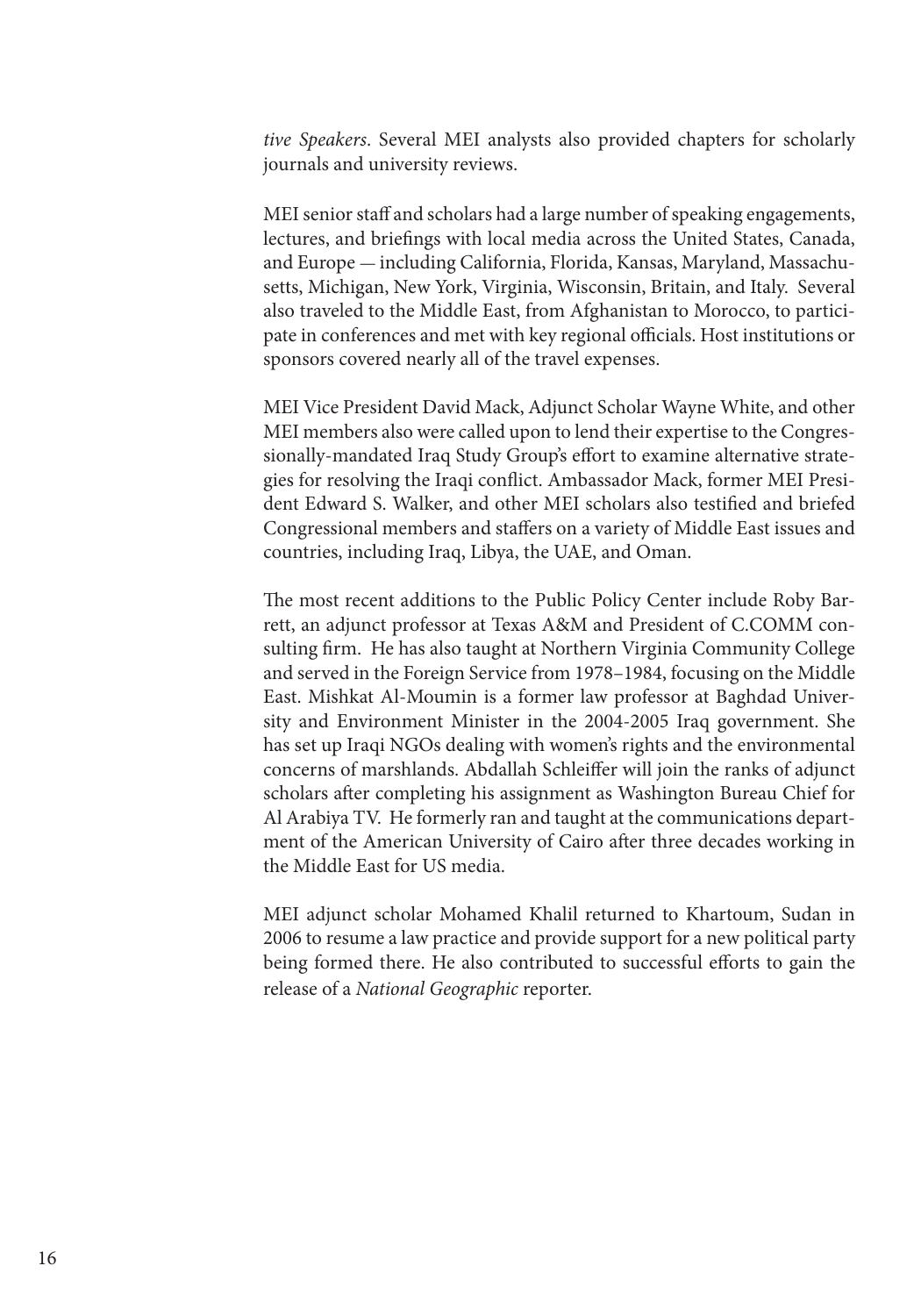# Communications

MEI's reputation for reliable and balanced analysis and commentary on news developments in the Middle East steadily grows. MEI fielded more than 3,000 media inquiries on a wide range of issues during 2006. More than 700 inquiries came from publications or broadcasters from the Middle East, Europe, Canada, Asia, and Latin America. The 24/7 availability of the Communicatons Department to field media queries and coordinate expert responses has been key to tapping into MEI's reservoir of experience.

MEI was cited in more than 2,000 articles in the print media, including the leading US, European, and regional newspapers. During the Lebanon-Israel crisis in July and August, for example, MEI analysts were able to reach a global readership of over 66 million. MEI received more than 300 media queries that resulted in over 350 newspaper citations and television and radio interviews during the conflict.

MEI scholars also have appeared in a variety of domestic and international television, radio, print and internet outlets, including Al Jazeera, Al Arabiya, *Al Hayat*, *An Nahar*, Associated Press, BBC, CBC, CNN, *Boston Globe*, *Chicago Tribune*, *Daily Star*, *Financial Times*, Fox News, *New York Times*, *Newsweek*, NPR, Reuters, *Time*, Voice of America, *Washington Post*, and *Zaman*. MEI also has been cited in a host of smaller papers throughout the US that rely on AP, McClatchy news service, Reuters, Agence France-Presse, and UPI news agencies where we have good working relationships.

MEI worked with broadcast conglomerates that put together news packets and shared them with their local affiliates, providing smaller markets with in-depth analyses. BBC contacted MEI more than 200 times during the year for commentary and analysis. CNN was a close second. We also have developed a close working relationship with Al Jazeera (both Arabic and English channels) and Al Arabiya TV.

MEI cultivated C-SPAN coverage of MEI events, which resulted in national exposure for several MEI programs. A special program on peacekeeping in Lebanon, which featured Vice President David Mack and Adjunct Scholar Arthur Hughes, was carried on C-SPAN and repeated several times, as was an MEI panel on the results of the Iraq Study Group. C-SPAN also broadcast the opening day of MEI's 60th Annual Conference. AP-TV covered both days of the conference to use excerpts in reports for its US and Middle East clients.

To celebrate MEI's 60th anniversary, the Communications Department developed a slideshow presentation for the Annual Conference using historic photos and commentaries by MEI scholars to highlight the most significant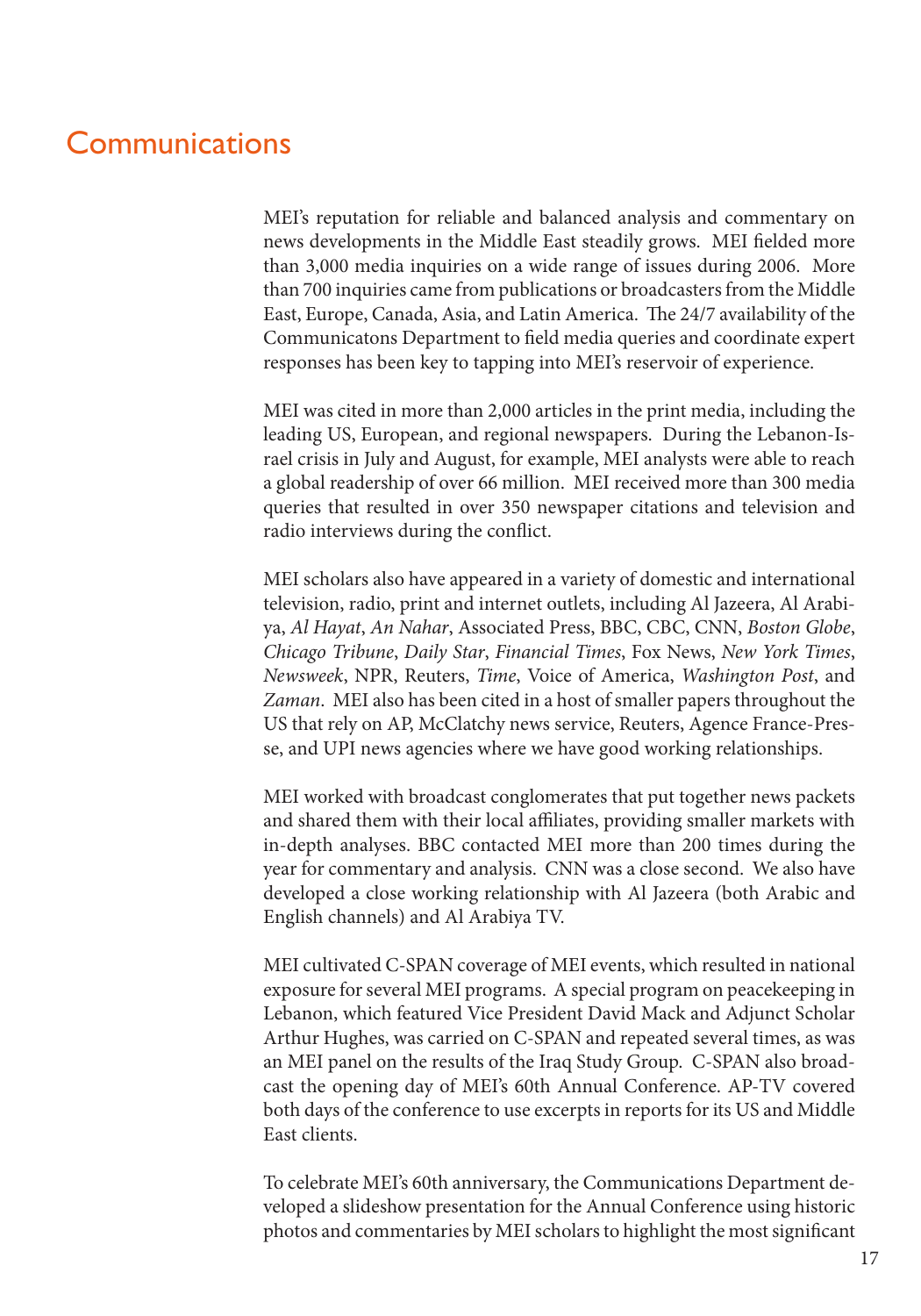events and personalities of the Middle East during the past six decades.

The Communications Department regularly sends out emails to the 1,500 journalists, embassy staff, and other professionals subscribing to our listserve with up-to-date information about MEI events, recent *Perspectives*, transcripts, manuscripts, and other relevant news.

Our "Resource Alerts," which are sent to journalists during breaking news events, continue to get very positive feedback. This service provides journalists on deadline with a list of appropriate MEI scholars who can respond to their needs.

MEI continued its effort to reach "beyond the beltway" within our limited financial resources by rapid email transmission of Policy Briefs summarizing public programs at MEI and by promoting its video conference capabilities. We have targeted US universities, World Affairs councils, and Middle East venues in a cost-effective way. Trial links with the University of Texas and Portland State University proved successful.

The MEI website is a "go to" source for many users around the world. Communications and Outreach worked closely with MEI's IT staff to prepare for updating and improving the website. The Boardman room's audio capability has been improved both for sound and recording of events to be used later for podcasting, a potential additional source of revenue.

To better promote the library and our scholars at MEI events, we initiated the practice of providing selected reading lists based on Library holdings and CDs of past *MEJ* articles (for sale) as well as pertinent scholar perspectives on subjects covered in the lectures. This has encouraged attendees to visit the library and consider membership to take advantage of all that MEI has to offer.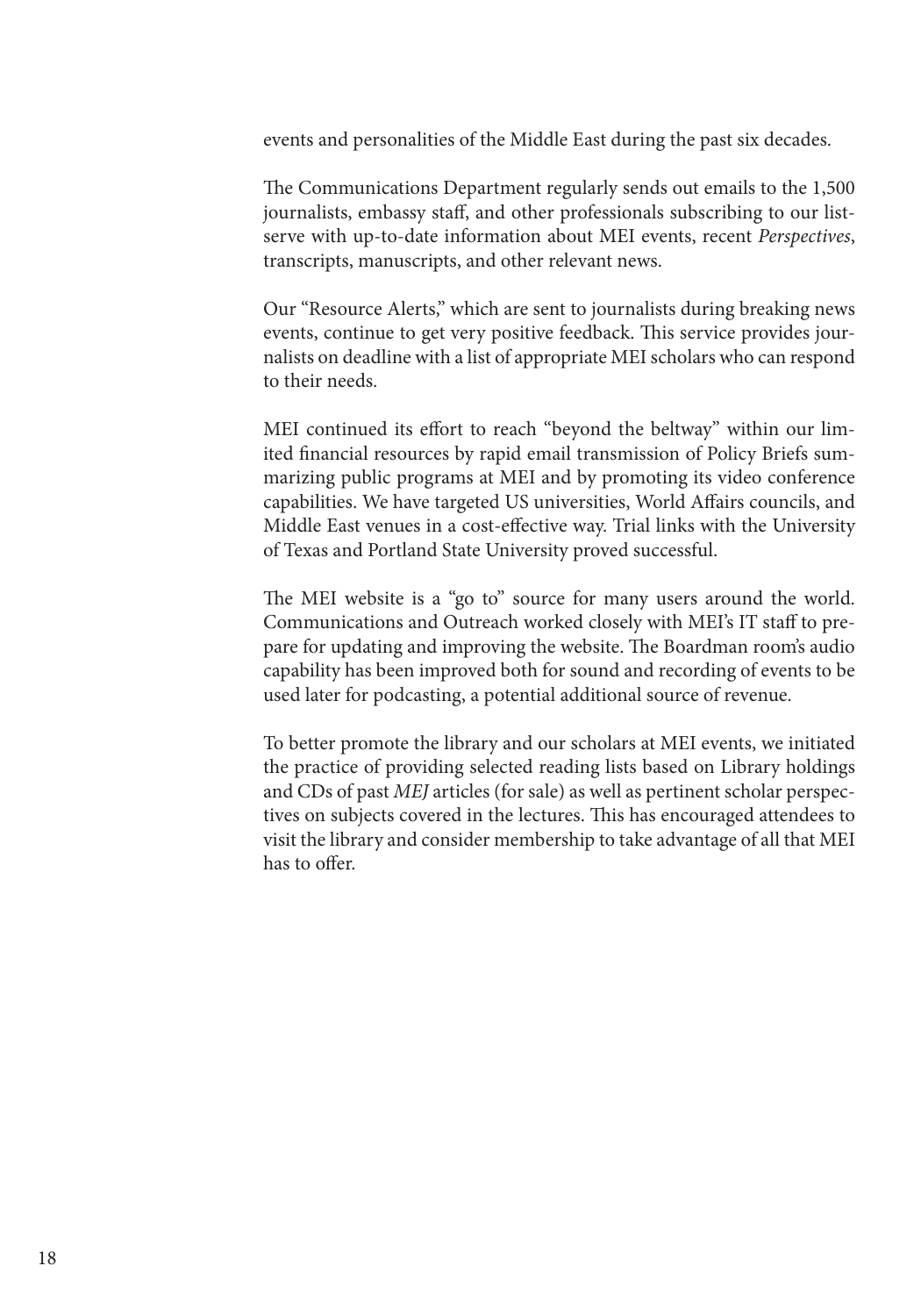# **Donors**

### PRESIDENT'S CIRCLE

Chevron ConocoPhillips ExxonMobil Raytheon Saudi Aramco Shell

### DIRECTOR'S CIRCLE

American Science and Engineering, Inc. Bank of Sharjah BP The Coca-Cola Company Contrack International, Inc. Dar Al-Handasah Dutco Group DynCorp International Emirates Holdings Investcorp Japan Bank for International Cooperation E.A. Juffali & Brothers The National Bank of Dubai

### STANDARD CORPORATE

Fouad Alghanim & Sons Group of Companies Abdullah Bugshan & Bros. Air Products and Chemicals, Inc. Arab Banking Corporation BAE Systems, Land & Armaments Baker Hughes The Boeing Company Concord International Investments Fluor GE Asset Management General Dynamics General Motors Halliburton Hunt Oil Company Kuwait Petroleum Corporation USA, Inc.

Lockheed Martin Marathon Oil Company Northrop Grumman Occidental Petroleum Corporation The Olayan Group Rawabi Holding Company Riyad Bank Sedco Services, Inc. Valmont Industries

### SPECIAL EVENT SPONSORS

Abu Dhabi International Bank Chevron The Coca-Cola Company Embassy of the Kingdom of Bahrain ExxonMobil Fluor Gulf International Bank BSC Lockheed Martin Patton Boggs LLP

### FOUNDATIONS

The Cleveland H. Dodge Foundation ExxonMobil Foundation Foundation for Middle East Peace Joukowsky Family Foundation Lakeside Foundation

### BENEFACTORS

His Majesty Abdullah bin Abdulaziz al Saud Khaled Al-Fayez Anne E. Keiser Ministry of Foreign Affairs, United Arab Emirates

### PATRON MEMBERS

Joseph Brand Wendy Chamberlin Sandra Charles

Daniel Choi Abdulmagid Elmansuri Joseph Englehardt Randa Fahmy Hudome Gary Feulner Hani Findakly Wyche Fowler HP Goldfield George Hoguet James Holman Burak Kuntay David and Rosamond Mack Mosaddeque Malik Robert McGinn Robert Pelletreau R.K. Ramazani William Reinsch Masaharu Takenaka Edward Walker Stanley Weiss Enver Yucel George Zarubin

### SUSTAINING MEMBERS

Teymour Alireza Elliot Cattarulla Henry Clifford Thomas Davies Roderick French Zoraida Garrison Norbert Goldfield E. Thomas Greene Hirohide Hirai Jean-Louis Imhoff Stephen Lintner Michael Macke Christopher Murray William Nash David Newton William Quandt Betty Sams Jennifer Schulke Roscoe Suddarth Mike and Anne Van Dusen Philip Wilcox Masayuki Yokoyama I. William Zartman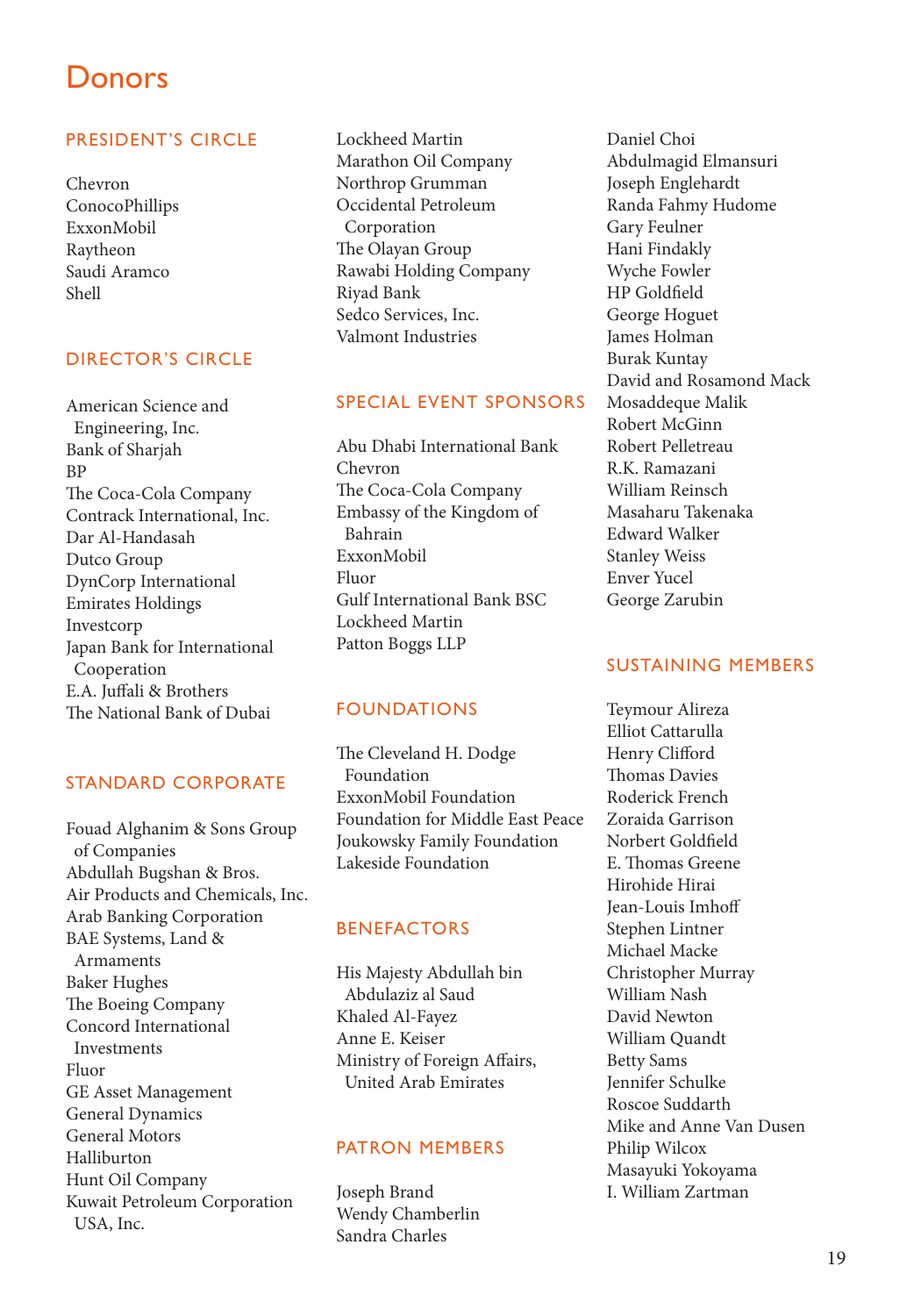### CONTRIBUTING MEMBERS

James Akins Lisa Al-Bashir Susan Ball Graeme Bannerman Roby Barrett Susan Bastress Eugene Bird Barbara Bodine Salah Brahimi Whitley Bruner Darryl Calkins Frances Cook Daniel Crosby Charles and Anne-Marie Daris Philip Dean Richard Debs Hermann Eilts Jose Fernandez Benedict FitzGerald Edward Gabriel Barbara Gottschalk Hurst Groves Mark Hansen Dona Harvey Colbert and Mildred Held H. Frederick Hutchinson T. Parker Jones Omar Karame Robert Keeley Fakhruddin Khalil Mohammad Khouja John Kincannon Bernard Krawczyk Molly Langer William Lehfeldt Jan and Lois Mares Phebe Marr and Louay Bahry Paul Martin Elizabeth McKune Geoffrey Milton G. Cranwell Montgomery John Moore David Nalle Robert Newman John O'Connell Randolph B. Old Philip Olson Sean Osner 20

B. Donovan Picard James Placke John Poole Alfred Prados John Root Stanley Roth Paul Schwartz Stanley Sheinbaum Nijyar Shemdin Michael Sterner John Sullivan Qubad Talabany Patrick Theros Lawrence Thompson Lawrence Velte Ronald Wilson Brooks Wrampelmeier

### OTHER CONTRIBUTORS

Eloise Cottrell Lois Critchfield Ronald Edwards GE Foundation Matching Gift Program Harvard University's Center for Middle East Studies George Hoguet  *(60th Anniversary Annual Conference)*  Edwin Howe T. Parker Jones Melinda Kimble *(In memory of Ambassador Hermann Eilts)* Burak Kuntay William Lehfeldt Donald Leidel David and Rosamond Mack  *(Leadership Development Program)* Dayton Mak William Notz Marion Sanger Harold Saunders Michael Sterner *(60th Anniversary Annual Conference)*  United Way

#### END-OF-YEAR DONORS

The following contributions are for the general fund, except when indicated.

Anonymous Anne Boardman William Brewer Stephen Buck *(Leadership Development Program)* C-COMM Corporation Nona Chalfant Carole Davison *(The George Camp Keiser Library)*  C. Ernest Dawn Richard Debs Helen Eilts Joseph and Sandra Englehardt Gary Feulner Benedict FitzGerald Evan and Leman Fotos Wyche Fowler Robert Freedman Frank Golino Peter Gubser Holsey Handyside Brad Hanson Jane Hart H. Fredrick Hutchinson Howard James Robert Keeley John Kincannon Thomas King Diane Kirk Donald Leidel Jan and Lois Mares Richard and Anne Murphy David Nalle Randolph B. Old Robert Pelletreau James Placke Leila Poullada Alfred Prados William Quandt Curtis Reiber Karl Reiner John Root Dudley Sadler Ronald Bruce St John  *(The George Camp Keiser*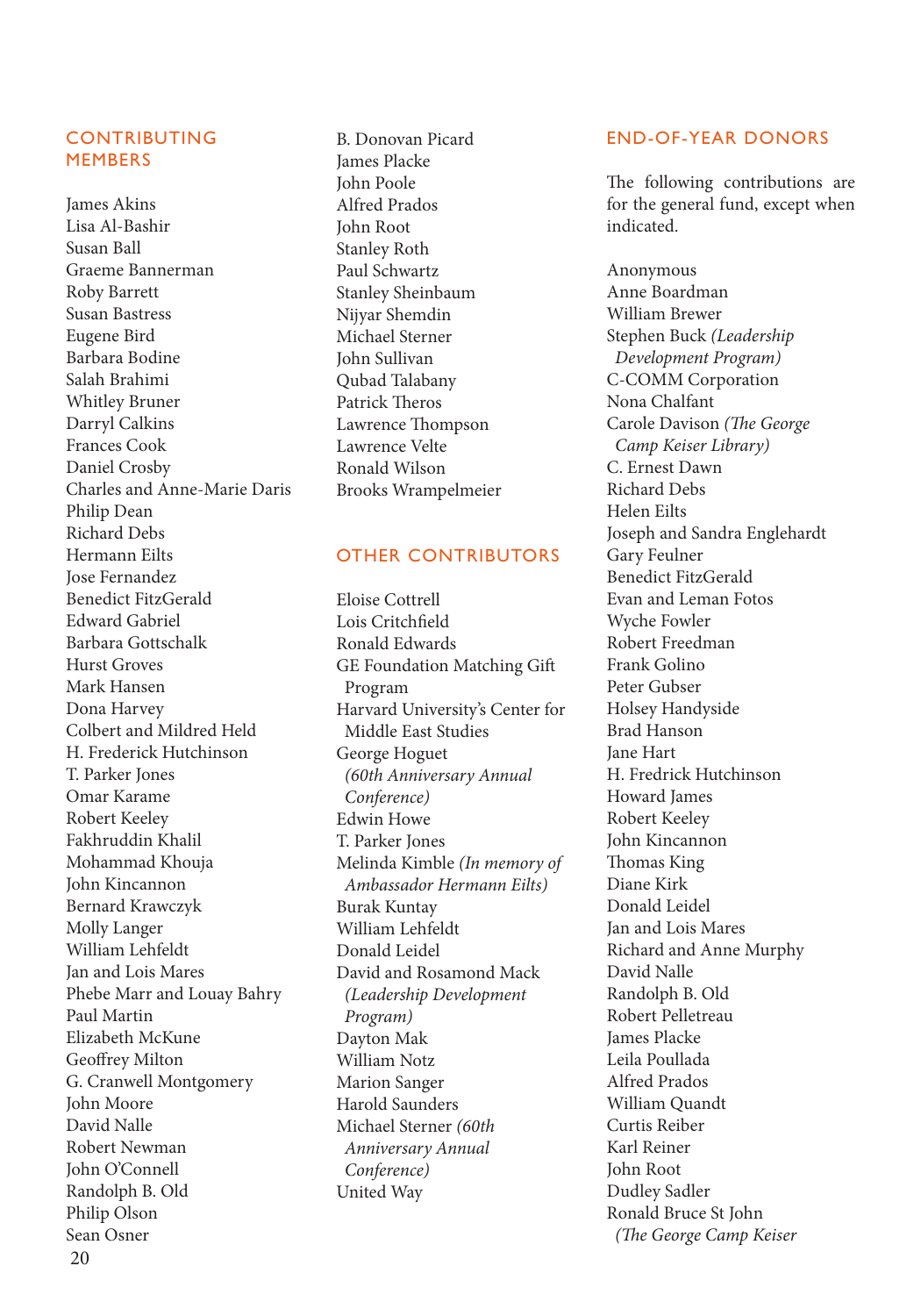*Library)* Daniel Serwer Thackray Weems Seznec Carl Shankweiler Donald Snook Philip Stoddard William Stoltzfus Christopher Van Hollen Chris and Georgia Vaughan Nancy Wood (*The Middle East Journal*)

### ANNUAL CONFERENCE SPONSORS

### PLATINUM

Chevron Embassy of the State of Kuwait Embassy of the State of Qatar ExxonMobil Raytheon Royal Embassy of Saudi Arabia Shell

### GOLD

Dutco Group General Dynamics Gulf International Bank Hunt Oil Company Kuwait Information Office

### SILVER

Air Products & Chemicals Arab Banking Corporation BAE Systems, Land & Armaments BP College of William and Mary Embassy of the Libyan Arab Jamahiriya Embassy of the Sultanate of Oman Embassy of the United Arab Emirates Fluor Foundation for Middle East Peace GE Asset Management General Motors Lockheed Martin Northrop Grumman United Nations Foundation Valmont Industries

### **CONTRIBUTORS**

Bilateral US-Arab Chamber of Commerce C-COMM Corporation Embassy of the Republic of Yemen Kuwait Petroleum Corporation USA, Inc. League of Arab States National Bank of Dubai

### GIFTS-IN-KIND

The Middle East Institute would like to recognize David and Rosamond Mack for their gift to Harvard University's Center for Middle East Studies toward the purchase of one-year Associate Memberships for incoming MA and Ph.D. candidates. We also would like to thank Mrs. Lois Critchfield, a Member of the Board of Governors of MEI, for offering Associate Memberships to students at the College of William and Mary's Reves Center for International Studies. We are grateful to Lockheed Martin, The Boeing Company, and ExxonMobil for hosting the Intern Development Series for our spring, summer, and fall interns. Thank you also to Morrison & Foerster for their generous pro bono work for *The Middle East Journal*.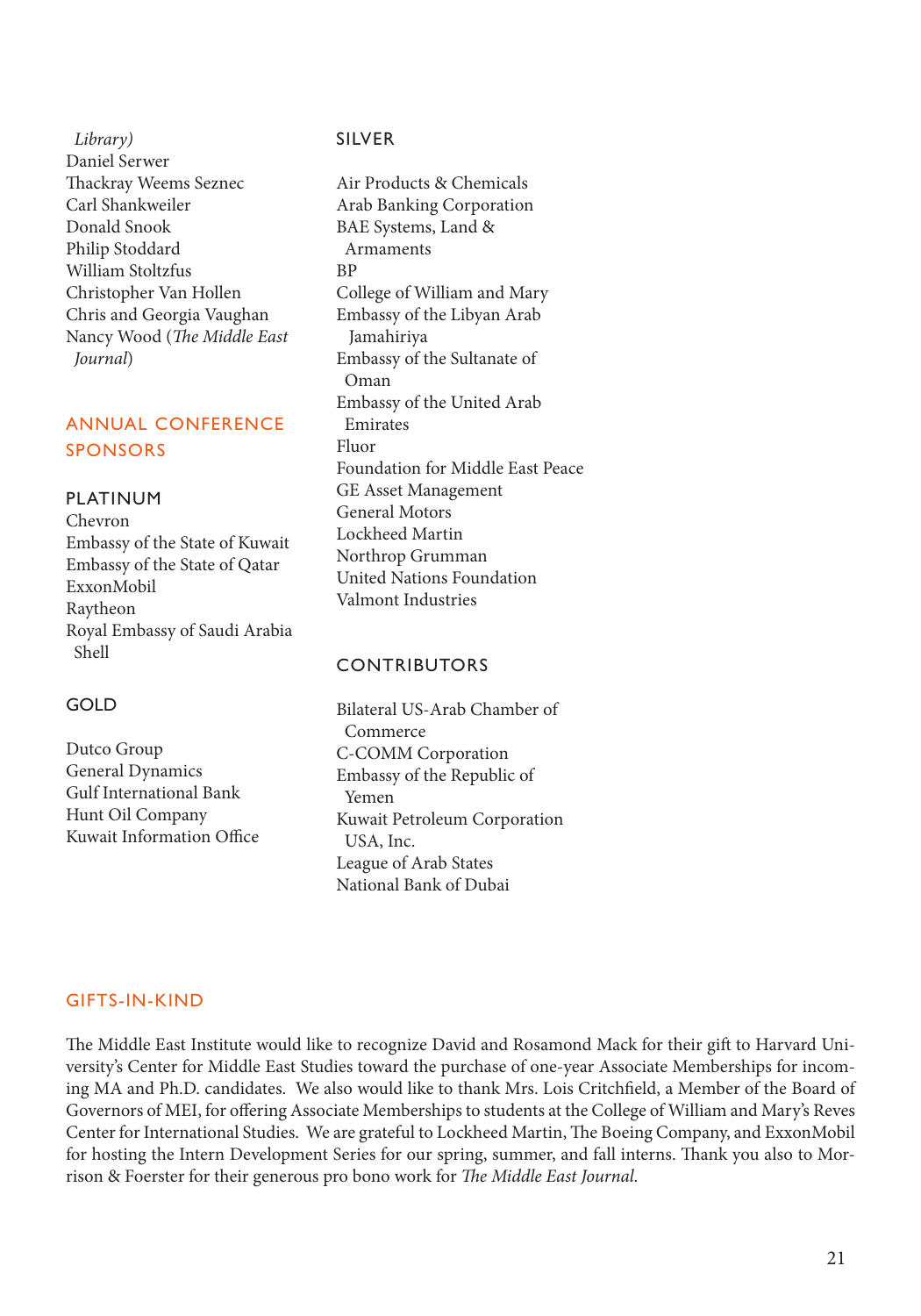# Financial Statement

|                       |                                         | 2006          | 2005                               |
|-----------------------|-----------------------------------------|---------------|------------------------------------|
| <b>ASSETS</b>         |                                         |               |                                    |
| <b>Current Assets</b> |                                         |               |                                    |
|                       | Cash and cash equivalent                | \$1,288,637   | \$914,573                          |
|                       | Accounts receivable                     | 18,290        | 4,632                              |
|                       | Prepaid expenses                        | 58,686        | 57,896                             |
|                       | Certificates of deposit                 | 101,804       | 206,930                            |
|                       | <b>Total Current Assets</b>             | 1,467,417     | 1,184,031                          |
|                       | Property and Equipment                  |               |                                    |
|                       | Buildings and improvement               | 1,123,136     | 1,121,432                          |
|                       | Office equipment and furniture          | 466,274       | 403,670                            |
|                       | Land                                    | 334,115       | 334,115                            |
|                       | <b>Total Cost</b>                       | 1,923,525     | 1,859,217                          |
|                       | <b>Accumulated Depreciation</b>         | (1, 118, 429) | (994, 658)                         |
|                       | Net Property and Equipment              | 805,096       | 864,559                            |
|                       | Investments                             | 2,005,165     | 1,761,152                          |
|                       |                                         |               |                                    |
| <b>Total Assets</b>   |                                         | \$4,277,678   |                                    |
|                       | <b>LIABILITIES AND NET ASSETS</b>       |               |                                    |
|                       | <b>Current Liabilities</b>              |               |                                    |
|                       | Accounts payable                        |               |                                    |
|                       | and accrued expenses                    | \$127,732     |                                    |
|                       | Deferred revenue                        | 152,044       | \$3,809,742<br>\$57,138<br>137,211 |
|                       | <b>Total Liabilities</b>                | 279,776       |                                    |
|                       |                                         |               |                                    |
|                       | Unrestricted net assets                 | 3,761,385     |                                    |
|                       | Temporarily restricted net assets       | 236,517       | 194,349<br>3,469,941<br>145, 452   |
| <b>Net Assets</b>     | <b>Total Net Assets</b>                 | 3,997,902     |                                    |
|                       | <b>Total Liabilities and Net Assets</b> |               | 3,615,393                          |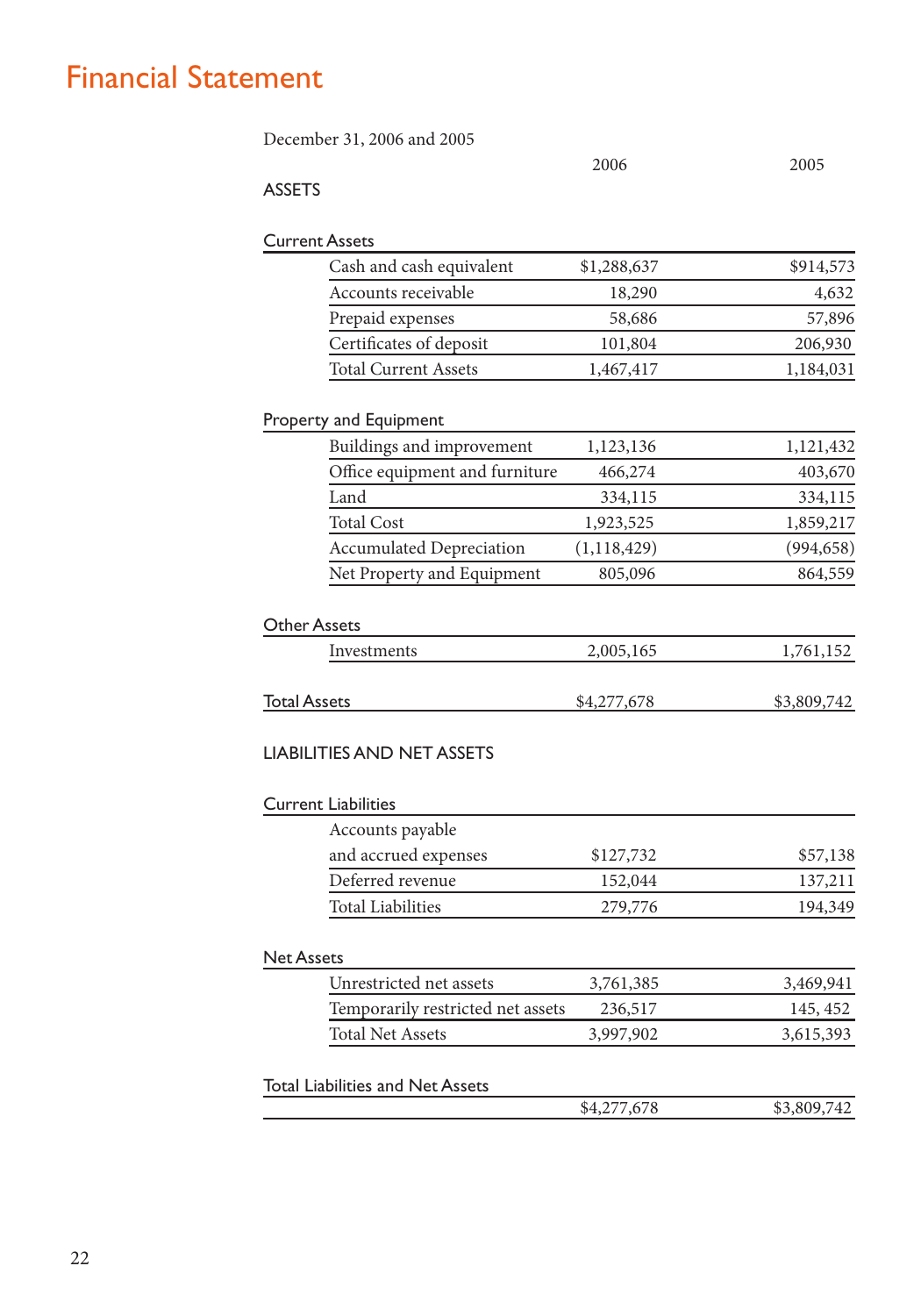### BOARD OF **GOVERNORS**

Wyche Fowler, Jr., Chairman David Mack, Vice President of MEI and ex-officio Member of the Board Alix H. Kauffman, Treasurer of the Board Anne-Marie Daris, Secretary of the Board

William M. Arnold David D. Bosch Joseph L. Brand John L. Esposito Jose W. Fernandez Hani Findakly H. P. Goldfield James K. Holman Anne B. Keiser Kay Larcom Paul Martin Thomas E. Meurer Richard W. Murphy Phyllis E. Oakley Laura Osman Robert H. Pelletreau William A. Reinsch Michael Sterner William H. Webster Philip C. Wilcox, Jr. Oliver Zandona

#### MEMBERS EMERITI

Lucius D. Battle Charles W. Hostler Majid Khadduri† Dayton S. Mak Richard B. Parker Rouhollah K. Ramazani Roscoe S. Suddarth

### PAST CHIEF EXECUTIVE OFFICERS

Edward S. Walker 2001-2006 Roscoe S. Suddarth, 1995-2001 Robert V. Keeley, 1990-1995 Lucius D. Battle, 1986- 1990 L. Dean Brown, 1975- 1986 Lucius D. Battle, 1973- 1975 Parker T. Hart, 1969- 1973 Raymond A. Hare, 1966-1968 Kermit Roosevelt, 1964-1966 James Terry Duce, 1960-1963 Bayard Dodge, 1960 Edwin M. Wright, 1959-1960 Angus Sinclair, 1958 Edwin M. Wright, 1956-1957 George Camp Keiser, 1946-1956

### THE MIDDLE EAST JOURNAL BOARD OF ADVISORY EDITORS

Jon Alterman Muriel A. Atkin Shaul Bakhash Henri Barkey Helena Cobban Mary-Jane Deeb Graham E. Fuller Edmund Ghareeb Phebe Marr John Moore Jean C. Newsom Richard B. Parker Don Peretz R.K. Ramazani

Bernard Reich Sabri Sayari Gary Sick Barbara Slavin Barbara Stowasser

### LIBRARY COMMITTEE

Ruth Baacke Susan Ball Betsy Folkins Anne B. Keiser Thomas W. Lippman David Mack Chris Murphy Richard B. Parker Milton Viorst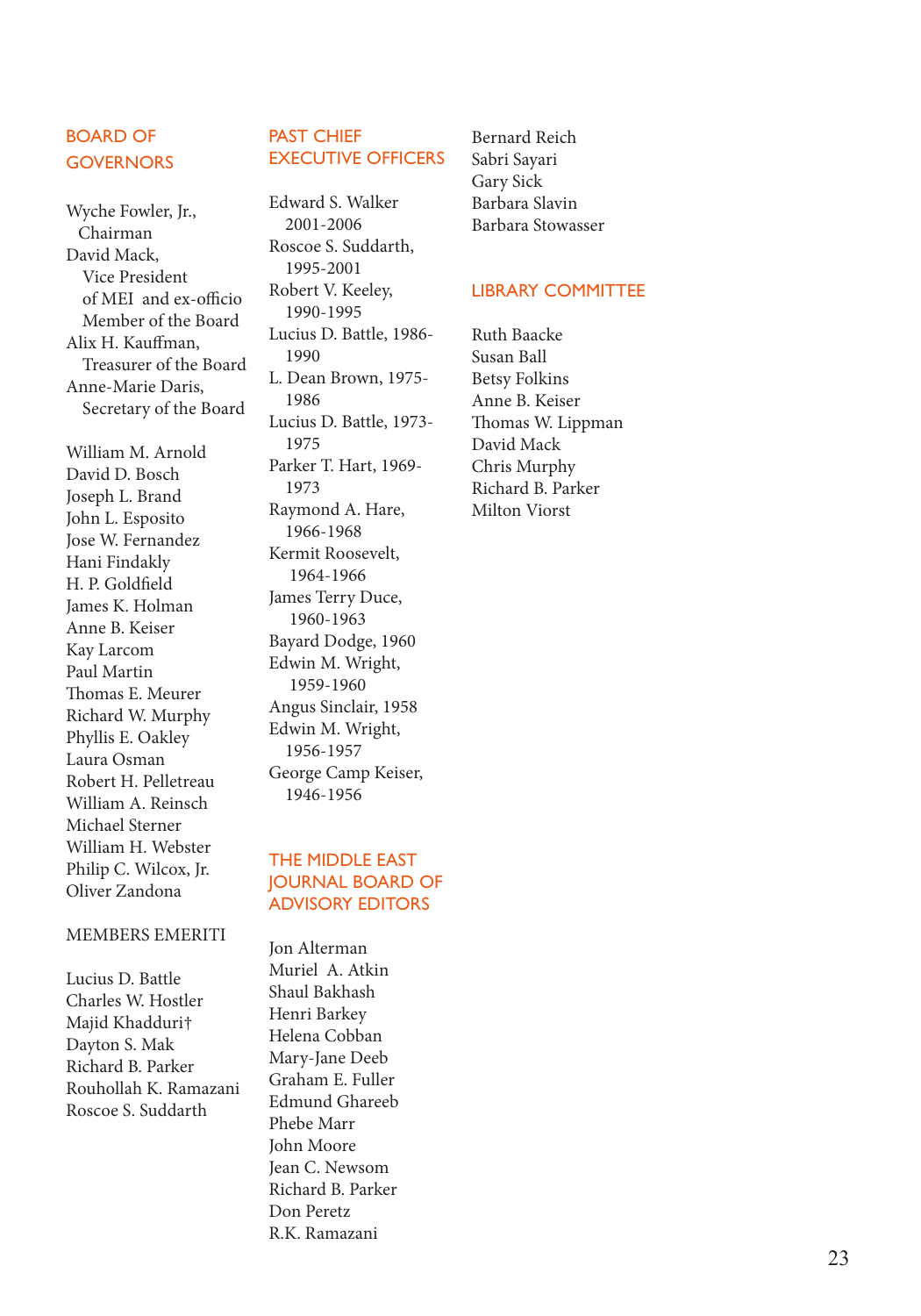# STAFF AS OF DECEMBER 2006

EXECUTIVE AND ADMINISTRATION

David Mack, Vice President Alix H. Kauffman, Vice President for Administration Anne-Marie Daris, Director of Development Howard Fleming, Network System Administrator Matthew Bruce, Director of Informa tion Technology Thomas Peck, General Services Officer

### PUBLICATIONS

Michael Collins Dunn, Editor Adam Mendelson, Managing Editor John Calabrese, Book Review Editor Naomi S. Stone, Assistant Editor Nancy C. Wood, Publications Assistant Lisa Jacqueline Barr, Circulation Assistant

#### LIBRARY

Simon Braune, Librarian

LANGUAGES AND REGIONAL STUDIES

Shukri Abed, Chairman Frank Totten, Language Assistant Farinaz Firouzi, Language Officer

### Turkish:

Esra Oden Muge Oruc

#### Regional Studies:

Mohamed Elmenshawy Paul Scham

#### **INSTRUCTORS**

Arabic:

Shukri Abed Basem Alkhtaebeh Mike Bland Mohamed Elmenshawy Mohamed Gorram Samir Latif Nadia S. Masid Yehia Mohamed Sofian Riabi Nawar Saddi Loubna Salagh-Massey Hesham Sallam Awatef Samaan Ghadeer Tarazi Leila Tarazi Jennifer Tobkin Paul Wulfsberg

#### Hebrew:

Shukri Abed Yaniv Gelnik Joshua Goodman Scott Houck Joy Kolin Alon Lanier

#### Persian:

Beeta Beeladi Mohamad Esmaili Houman Fathi-Seyson Mehrdad Froozan Sepideh Jafari

PROGRAMS (CONFERENCES AND SEMINARS)

Clayton Swisher, Director of Programs Kristin Anderson, Programs Officer

#### **OUTREACH**

Laurie Kassman, Director of Communications and **Outreach** Tamlin Bason, Communications and Outreach Officer

### **SOCC**

Trudi Rishikof, Executive Director Mubarak Al Busaidi Deputy Director (Muscat) Aisa Martinez Assistant to the **Director**